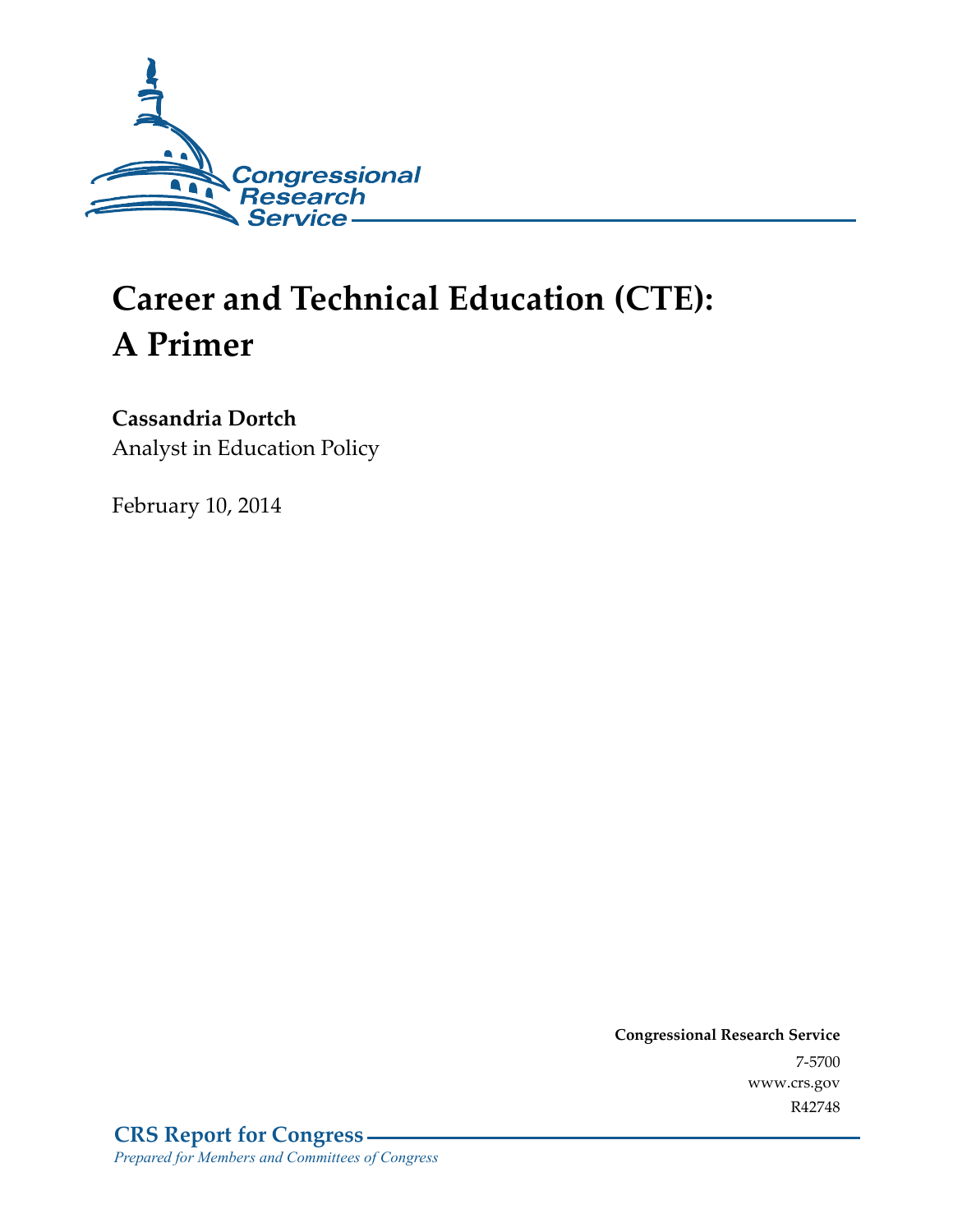## **Summary**

Career and Technical Education (CTE), often referred to as vocational education, provides occupational and non-occupational preparation at the secondary, postsecondary, and adult education levels. CTE is an element of the nation's workforce development system. As such, CTE plays a role in reducing unemployment and the associated economic and social ills. This report provides a primer on CTE to support congressional discussion of initiatives designed to rationalize the workforce development system.

CTE prepares students for roles outside the paid labor market, teaches general employment skills, and teaches skills required in specific occupations or careers. In order to focus and structure programs, curricula, and resources, practitioners at the local, state, and federal levels often organize CTE into 16 career clusters and various career pathways for each career cluster. CTE career clusters include several occupational areas, such as health science and manufacturing. Career pathways generally refer to a series of connected education and training strategies and support services that enable individuals to secure industry-recognized credentials and obtain employment within an occupational area and to advance to higher levels of future education and employment in that area.

At the secondary level, CTE is offered in high schools, area CTE centers, community colleges, and detention centers. Nearly all 2009 public high school graduates (88%) earned at least one CTE credit, and 19% earned at least three CTE credits in a single occupational area. Four issues confound the offering of CTE at the secondary level. The first is whether CTE courses should be offered to (1) broaden the students' education and provide early exposure to several career options or (2) ensure students are prepared to enter the workforce immediately with an industryrecognized credential after completion of a career pathway in high school or after one to two additional years of postsecondary education or training. The second issue is the expense of maintaining and updating the instructional resources and equipment for a single career cluster or pathway, particularly at the secondary level. The third issue is whether CTE adds value to a college preparatory high school curriculum. For example, U.S. Department of Education statistics of 2004 public high school graduates demonstrated no significant difference in average wages between all graduates working for pay but not enrolled in postsecondary education and CTE graduates working for pay but not enrolled in postsecondary education. However, of the CTE graduates working for pay but not enrolled in postsecondary education, only 30% were in an occupation related to their high school CTE concentration. The final issue is related to state adoption in recent years of the common core standards that are termed *college- and career-ready standards*, although the standards do not define career-ready and thus may not provide immediate career preparation.

At the postsecondary level, CTE is offered by community colleges, vocational schools, and employers through apprenticeships and on-the-job training. Some CTE programs are terminal (few courses are transferable for credit toward a more advanced credential), while others may lead to stackable credentials (a sequence of credentials leading to more advanced qualifications). The ability or inability to transfer CTE credits toward a credential with higher earning potential or a bachelor's degree highlights one conflict among policymakers. The difficulty in structuring every postsecondary CTE program to include the first one to two years of general bachelor's degree requirements is that the CTE program will likely require more time to accomplish and may be of less interest to the CTE student.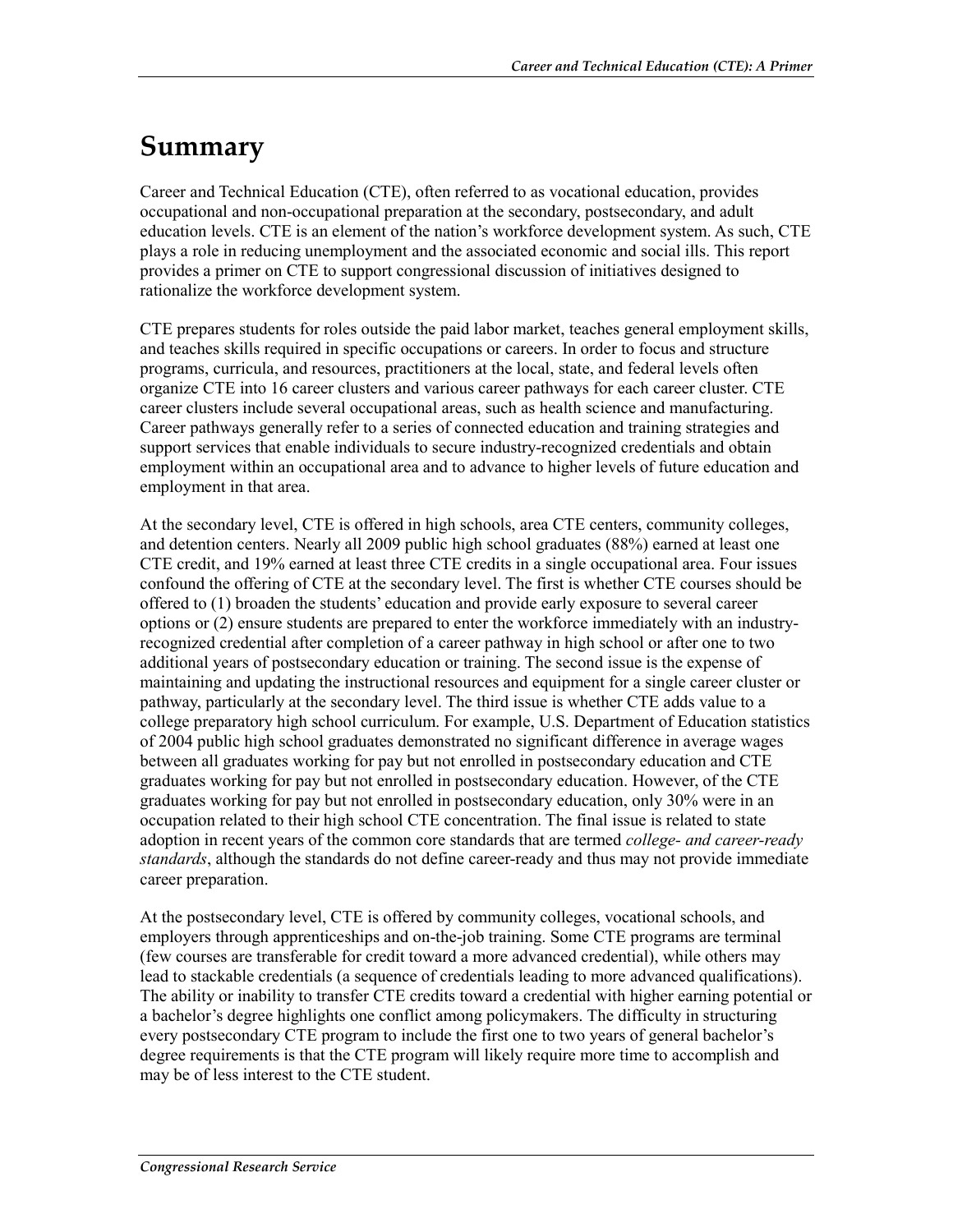CTE for adults is work-related course-taking that may incorporate adult basic education (ABE). At the adult level, CTE is offered by secondary and postsecondary CTE providers, employers, and community and government organizations. The rates at which adults engage in work-related course-taking increases with age, labor market engagement, and education.

The Bureau of Census collects earnings data for the adult population with various educational credentials. The most recent data available on subbaccalaureate populations suggests that alternative credentials (such educational certificates or professional certification and licenses) are associated with a statistically significant wage premium for populations with no postsecondary degree when compared to others with comparable levels of formal education. In addition, vocational certificates and associate's degrees in more technical CTE fields like computer and information services are associated with substantially higher earnings than vocational certificates and associate's degree in less technical CTE fields like business.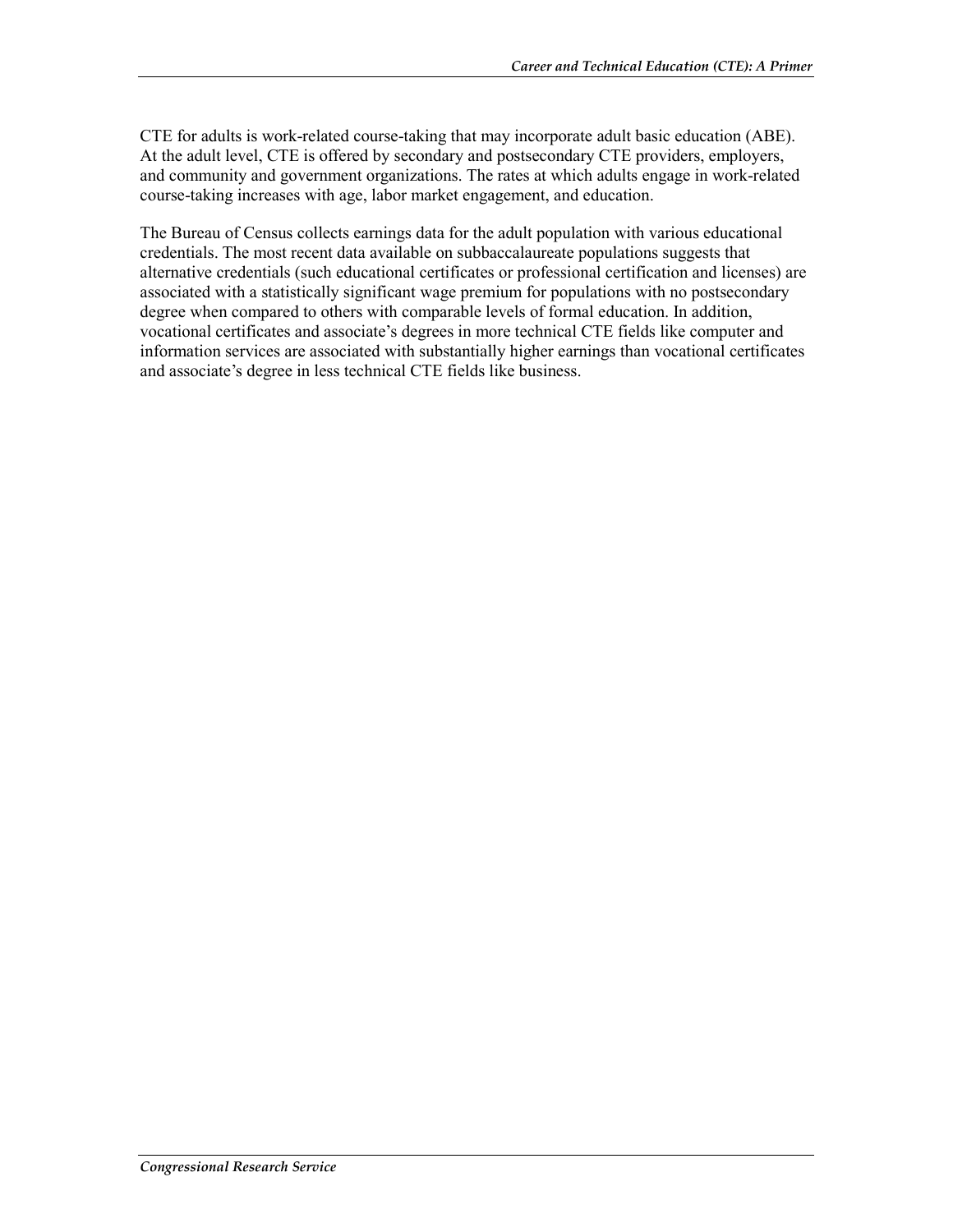## **Contents**

### **Figures**

| Figure 1. Percentage of Associate's Degrees and Subbaccalaureate Certificates by |  |
|----------------------------------------------------------------------------------|--|
|                                                                                  |  |
| Figure 2. Percentage of CTE Program Completions by Associate's Degrees and       |  |

### **Tables**

| Table 1. Median Monthly Earnings for Individuals by Prebaccalaureate Education Level                                                                                |  |
|---------------------------------------------------------------------------------------------------------------------------------------------------------------------|--|
| Table 2. Median Monthly Earnings for Individuals with a Vocational Certificate or<br>Associate's Degree as Their Highest Educational Credential and by Selected CTE |  |
|                                                                                                                                                                     |  |
|                                                                                                                                                                     |  |

### **Appendixes**

|--|--|--|--|

### **Contacts**

|--|--|--|--|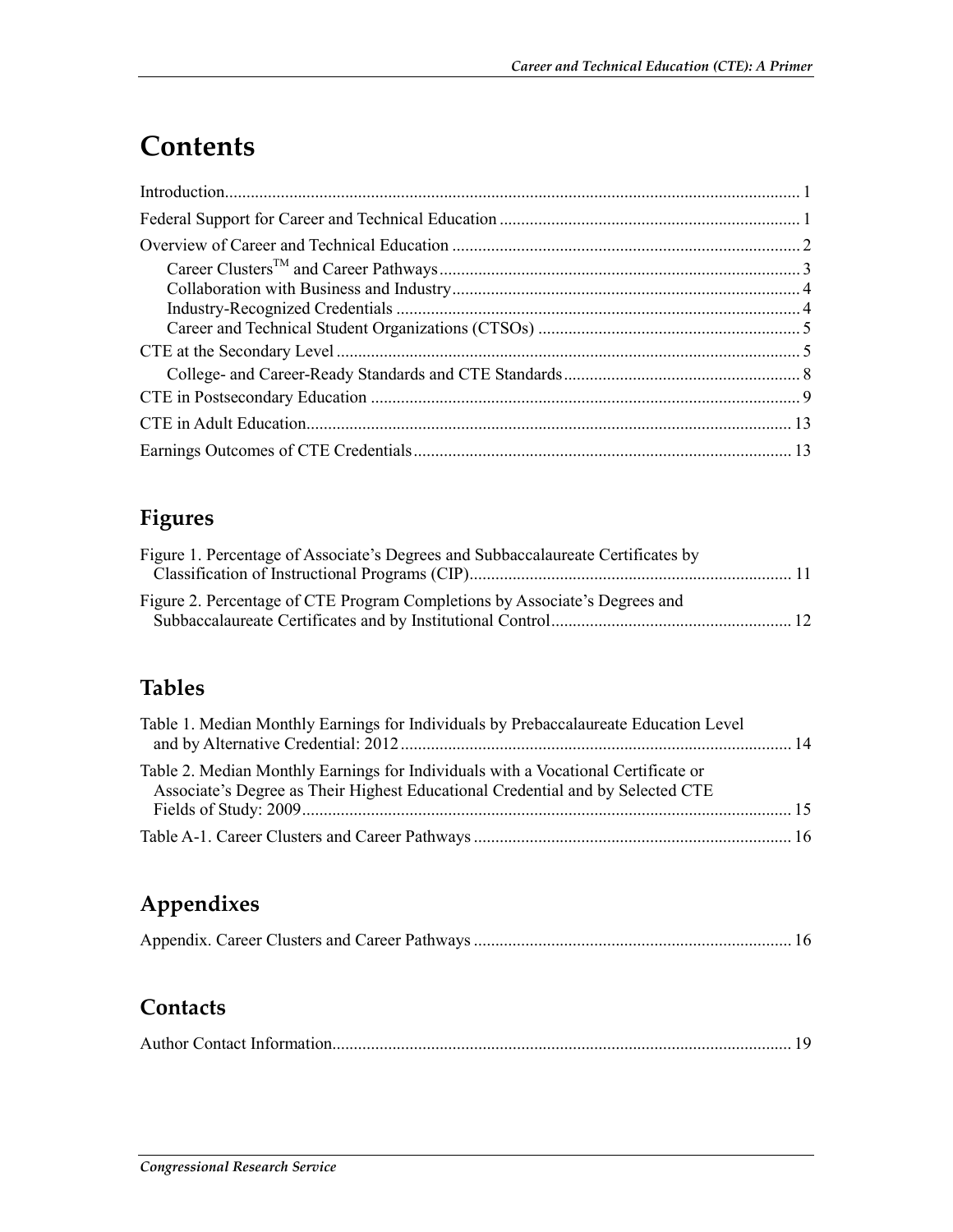## **Introduction**

Career and technical education (CTE), sometimes referred to as vocational education,<sup>1</sup> provides occupational and non-occupational preparation at the secondary, postsecondary, and adult education levels. As defined in a publication by the U.S. Department of Education's (ED's) National Center for Education Statistics (NCES), CTE prepares students for roles outside the paid labor market, teaches general employment skills, and teaches skills required in specific occupations or careers.<sup>2</sup> The definition distinguishes CTE from liberal arts or academic education: the fine arts, English, mathematics, science, foreign languages, and the humanities. A CTE curriculum is often designed to have a post-education practical application and develop broadly applicable skills. Academic educational courses are often designed to develop subject matter knowledge and broadly applicable skills.

### **Federal Support for Career and Technical Education**

The federal government has a long history of supporting workforce development, which includes career and technical education (CTE). The First Morrill Act of 1862 (7 U.S.C. §301 et. seq.) supported the development of the current system of land-grant colleges to teach the agricultural and mechanical arts to the "industrial classes." Federal funding for vocational education was initiated with the passing of the Smith-Hughes Act in  $1917<sup>3</sup>$  In 1917, vocational education was termed "vital to national defense and prosperity."4 The Manpower Development and Training Act of 1962 (MDTA; P.L. 87-415) was intended to prepare individuals for employment who could not reasonably be expected to secure full-time employment without training. MDTA was expected to address high unemployment by retraining individuals with obsolete skills to suit rapidly advancing technology.<sup>5</sup> The 1963 Vocational Education Act (P.L. 88-210) supported vocational education schools; vocational work-study programs; and research, training, and demonstration programs related to vocational education.

According to the Government Accountability Office (GAO), there were 34 federal programs in FY2009 that provided occupational or vocational training as a primary service.<sup>6</sup> These included

<u>.</u>

<sup>&</sup>lt;sup>1</sup> Career and technical education is also referred to as career education, technical and vocational education (TVET), and technical education.

<sup>2</sup> K. Levesque, J. Laird, E. Hensley, S.P. Choy, E.F. Cataldi, and L. Hudson, *Career and Technical Education in the United States: 1990 to 2005* (NCES 2008-035), National Center for Education Statistics, Institute of Education Sciences, U.S. Department of Education, Washington, DC, 2008, p. B-2.

 $3$  The Smith-Hughes Act was repealed by the Balanced Budget Act of 1997 (P.L. 105-33).

<sup>&</sup>lt;sup>4</sup> U.S. Congress, House of Representatives, *Annual Report of the Federal Board for Vocational Education*, 65<sup>th</sup> Cong.,  $2<sup>nd</sup>$  sess., Doc. No. 16 (Washington: GPO, 1917).

<sup>5</sup> U.S. Congress, Senate Committee on Agriculture and Forestry, Subcommittee on Rural Development, *Manpower Training and Employment Programs Serving Rural America*, committee print, prepared by Congressional Research Service,  $65^{th}$  Cong.,  $2^{nd}$  sess., October 31, 1973 (Washington: GPO, 1973), p. 2.

<sup>6</sup> U.S. Government Accountability Office, *Multiple Employment and Training Programs: Providing Information on Colocating Services and Consolidating Administrative Structures Could Promote Efficiencies*, GAO-11-92, January 13, 2011, pp. 64-67.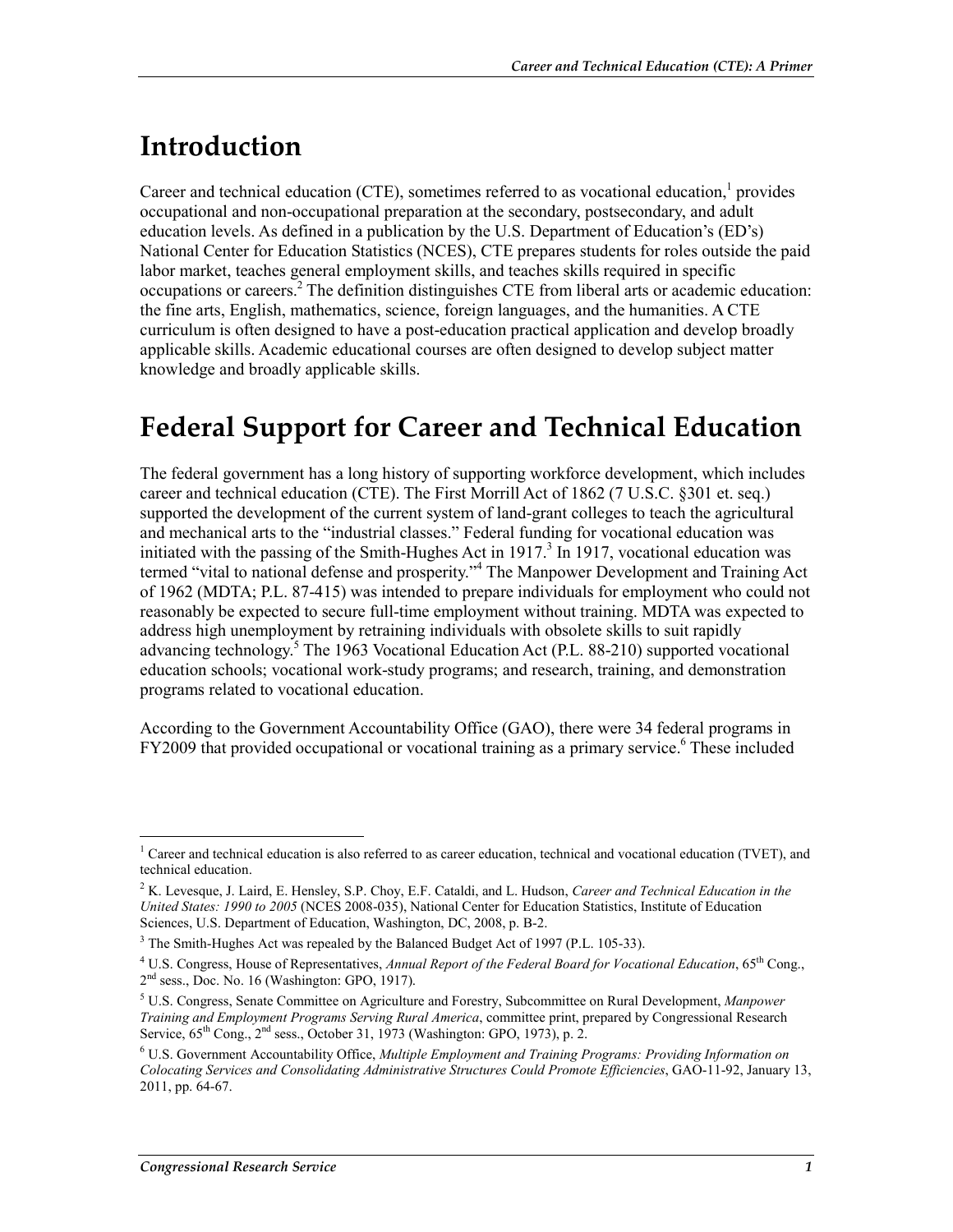- programs authorized by the Carl D. Perkins Career and Technical Education Improvement Act of 2006 (Perkins IV; P.L. 109-270) and administered by the Department of Education  $(ED)$ ;<sup>7</sup>
- the Trade Adjustment Assistance (TAA) program, administered by the Department of Labor  $(DOL)$ ;<sup>8</sup>
- Workforce Investment Act programs for Dislocated Workers and Youth Activities, administered by  $DOL;^{9}$
- Indian Employment Assistance programs, administered by the Department of the Interior (DOI); and
- Refugee and Entrant Assistance programs, administered by the Department of Health and Human Services (HHS).

As the unemployment rate remains higher than at the onset of the latest recession in December 2007, Congress has highlighted the need to more effectively support workforce development in order to reduce unemployment and the associated economic and social issues. This report provides a primer on CTE to support the workforce development discussion. The first section provides an overview of CTE including the methods used by practitioners to organize CTE according to the labor market's structure, the role of business and student organizations, and the intended outcomes of CTE. The subsequent sections describe the nature of CTE at the secondary, postsecondary, and adult education levels. The final section presents data on the financial benefits of some CTE credentials for students.

### **Overview of Career and Technical Education**

CTE is offered by a variety of institutions: high schools, area CTE centers, community colleges, vocational schools, and employers through apprenticeships and on-the-job training. Generally, CTE occupations require two years or less of postsecondary education or training. Therefore, at the two-year and less-than-two-year postsecondary education levels, CTE encompasses most fields other than the liberal arts.10 CTE integrates various aspects of knowledge from the liberal arts toward a practical or applied purpose. For example, CTE provides preparation in homemaking and a variety of occupations, such as nursing, business administration, culinary arts, automotive maintenance, software programming, engineering technology, and cosmetology.

The following subsections highlight key facets of CTE. The scope of CTE coursework is organized into career clusters and career pathways to facilitate educational program design and resourcing and to be consistent with the business and industry sectors. The required alignment of CTE with business and industry highlights the need for collaboration between business and

<sup>7</sup> For more information, see CRS Report R42863, *Carl D. Perkins Career and Technical Education Act of 2006: Background and Performance*, by Cassandria Dortch.

<sup>8</sup> For more information, see CRS Report R42012, *Trade Adjustment Assistance for Workers*, by Benjamin Collins; and CRS Report R40863, *Trade Adjustment Assistance for Communities: The Law and Its Implementation*, by Eugene Boyd and Cassandria Dortch.

<sup>9</sup> CRS Report RL33687, *The Workforce Investment Act (WIA): Program-by-Program Overview and Funding of Title I Training Programs*, by David H. Bradley.

<sup>&</sup>lt;sup>10</sup> For the purposes of this report, "liberal arts" refers to general instructional programs and independent or individualized studies in the fine and performing arts, English, mathematics, biological and physical sciences, social and behavioral sciences, and humanities.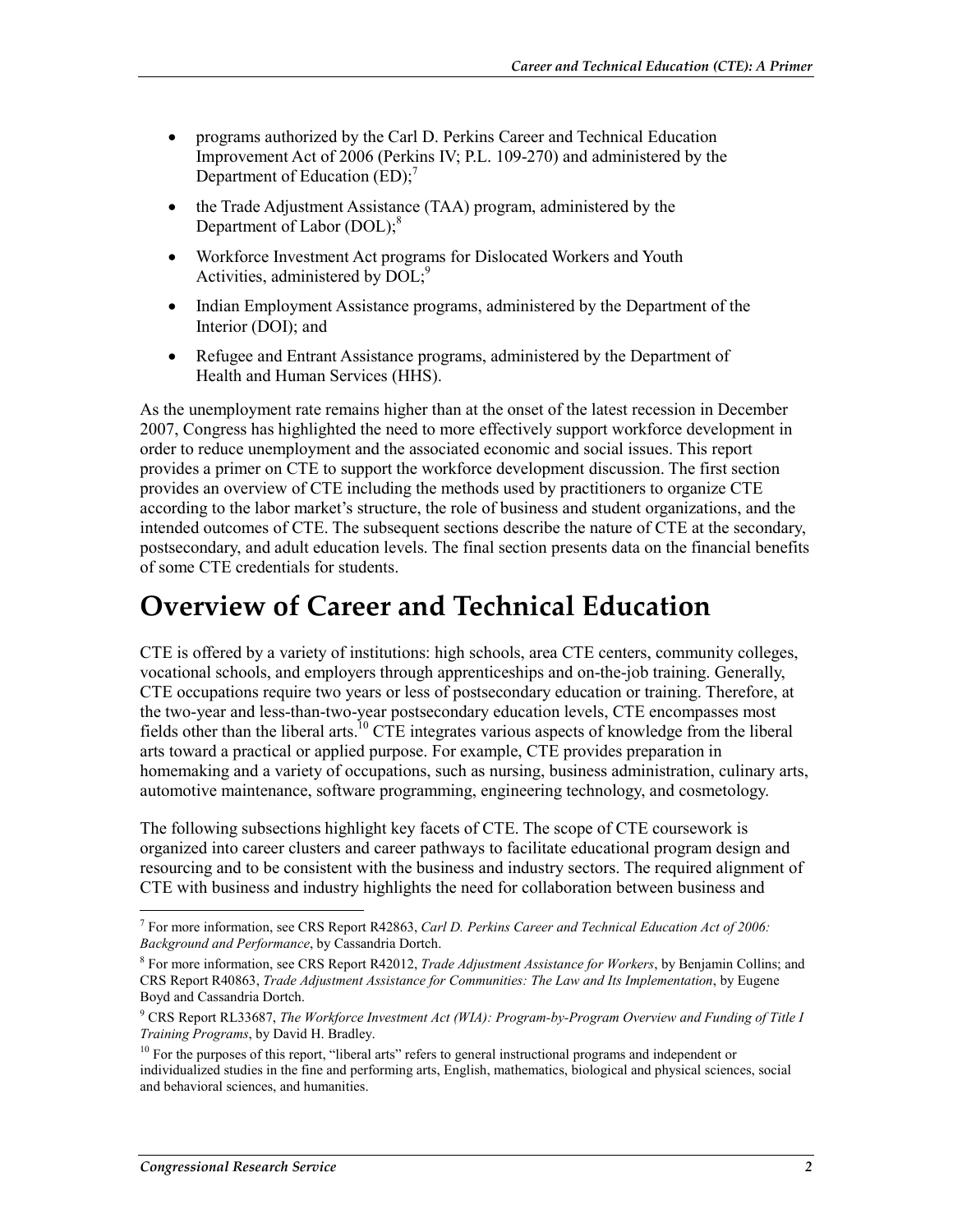industry and educational providers. The goal of CTE is preparation for employment or family life, and a measure of success is the achievement of industry-recognized credentials. The final subsection describes career and technical student organizations, which serve as resources and advocates for CTE.

#### **Career ClustersTM and Career Pathways11**

Because of the breadth of subjects covered by CTE, practitioners have organized CTE into career clusters and career pathways to facilitate CTE program development and help students understand the related opportunities. Career clusters contain occupations that are in the same field of work and require similar skills. Thus, a broad curriculum framework for academic and technical instruction is developed around each career cluster to support the preparation of high school students for postsecondary education, employment in a career area, or both. The career clusters were developed by the U.S. Department of Education (ED) and various stakeholders. Their development was informed by state educational agencies (SEAs), secondary and postsecondary educational institutions, employers, industry groups, other stakeholders, and federal agencies. $12$ 

There are 16 career clusters. The **Appendix** demonstrates the scope and breadth of CTE, organized by career cluster. For example, the *agriculture, food, and natural resources* career cluster comprises the development of agricultural products, including plants, animals, food, textiles, and other consumer products. Because even a single career cluster covers several areas, they are further disaggregated into career pathways. Career pathways generally refer to a series of connected education and training strategies and support services that enable individuals to secure industry relevant certification and obtain employment within an occupational area and to advance to higher levels of future education and employment in that area. For example, the agriculture, food, and natural resources career cluster is divided into seven career pathways: food products and processing systems; power, structural, and technical systems; plant systems; natural resource systems; animal systems; environmental service systems; and agribusiness systems. The **Appendix** includes the related career pathways for each career cluster.

States use career clusters to inform education reform at the secondary and postsecondary levels and to enhance economic development. As of 2012, 94% of states and territories had either adopted career clusters or had adapted their own framework from the 16 career clusters.<sup>13</sup> Schools can focus on a limited number of career clusters in order to maximize resource efficiency. For example, schools and school districts use the career clusters and pathways to organize small learning communities and career academies. The requisite environment, context, resources, and equipment for a single cluster may be resource intensive. Since career clusters help convert labor market information into useable career information, career guidance and academic counseling programs use the career clusters to help students and parents understand and explore broad career

<sup>&</sup>lt;sup>11</sup> The Career Clusters™ brand is a registered trademark of the National Career Technical Education Foundation—and is managed by the National Association of State Directors of Career Technical Education Consortium (NASDCTEc) on its behalf.

<sup>&</sup>lt;sup>12</sup> Department of Education, "Career Clusters—Cooperative Agreements; Notice Inviting Applications for New Awards for Fiscal Year (FY) 2001; Notice," 65 *Federal Register* 76523-76543, December 6, 2000.

<sup>13</sup> National Association of State Directors of Career Technical Education (NASDCTEc), *A Look Inside: A Synopsis of CTE Trends: A Four-Part Series Analyzing State CTE Data and Initiatives: Focus: Career Clusters™ and Programs of Study*, September 2012, p. 2.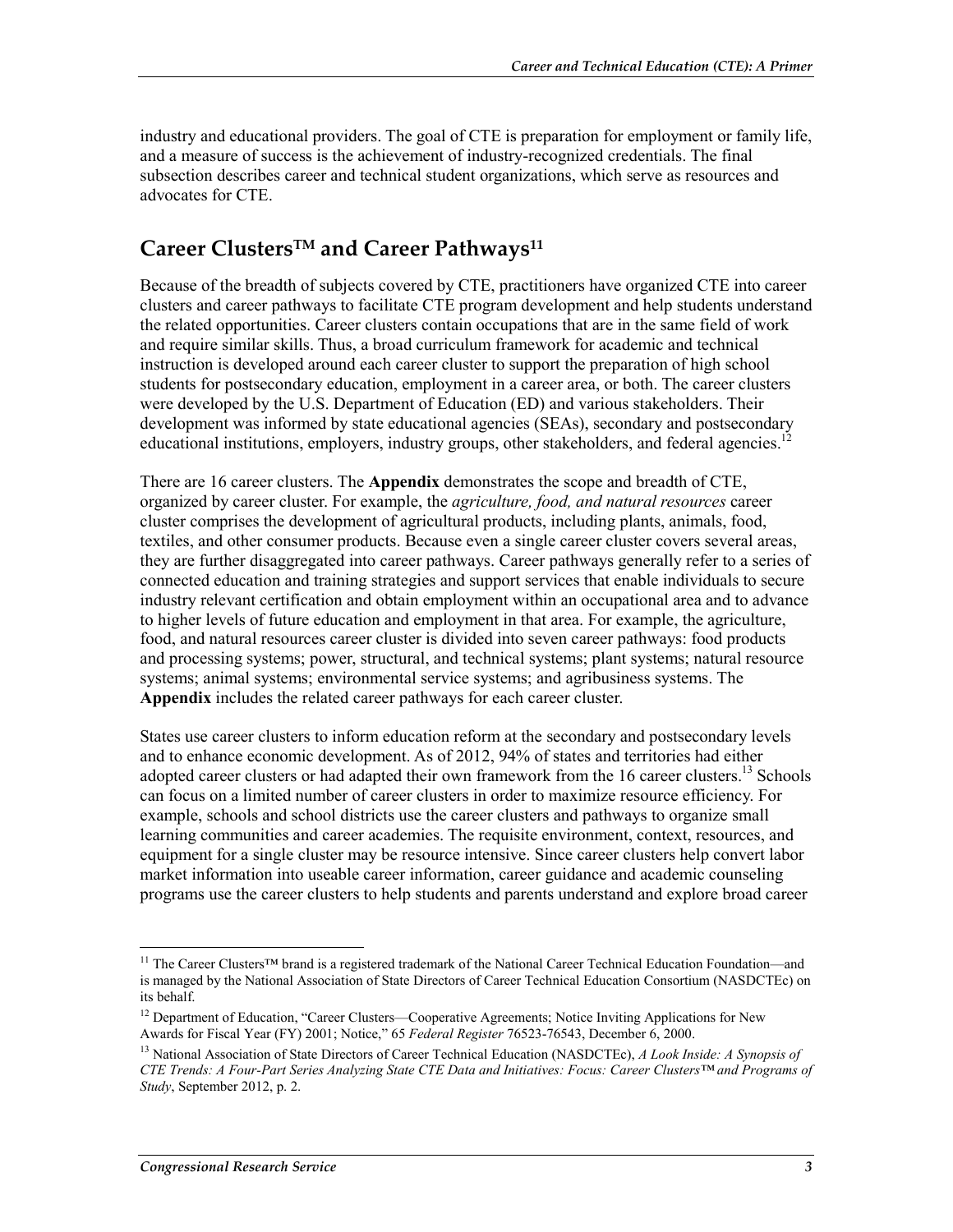pathways within and among the career clusters. Students can choose a career cluster in which to explore or specialize while gaining valuable, related skills.

Federal agencies also use career clusters and pathways. The U.S. Department of Labor's (DOL's) Employment and Training Administration (ETA) categorizes occupations according to the career clusters in its  $O^*NET$  database, which is the nation's primary source of occupational information. ED classifies instructional programs and courses of study according to the career clusters. In 2012, ED, DOL, and the Department of Health and Human Services (HHS) reiterated their joint commitment to promoting the use of career pathways "as a promising strategy to help adults acquire marketable skills and industry-recognized credentials through better alignment of education, training and employment, and human and social services among public agencies and with employers."<sup>14</sup>

#### **Collaboration with Business and Industry**

CTE providers often collaborate with industry and business to develop programs and to ensure curriculum relevance and employable graduates. For example, community colleges offer customized training to employees of a specific business based on the specific curriculum requirements of that business. Businesses lend employees to provide course instruction at educational institutions or lend equipment. Industry representatives may act as consultants or advisors in curriculum development and improvement. In addition, businesses may provide internships or other work-based learning (WBL) opportunities to CTE students.

### **Industry-Recognized Credentials**

One result of collaboration with business and industry is the development of industry-recognized credentials (IRCs). IRCs establish a set of competencies, skills, and/or knowledge that is recognized as necessary or desired for a particular occupation by the relevant industry. "Within the context of education, workforce development, and employment and training for the labor market," DOL defines "the term credential [as] a verification of qualification or competence issued to an individual by a third party with the relevant authority or jurisdiction to issue such credentials (such as an accredited educational institution, an industry recognized association, or an occupational association or professional society)."<sup>15</sup> Some IRCs are required to work in an occupation, while others may increase income or employability in the occupation.

There are different types of IRCs and different requirements. IRCs include postsecondary degrees, postsecondary certificates, licenses, certifications, and Registered Apprenticeship certificates. The standards may be developed by an industry, industry association, state government, or product manufacturer. IRCs may variously require a certain amount of formal classroom instruction, hands-on experience, and/or a licensing or certification test. Some IRCs are recognized nationally, while others are recognized only regionally or locally. For example,

<sup>&</sup>lt;sup>14</sup> Letter from Brenda Dann-Messier, Ed. D, Assistant Secretary, Office of Vocational and Adult Education, U.S. Department of Education, Jane Oates, Assistant Secretary, Employment and Training Administration, U.S. Department of Labor, and George Sheldon, Acting Assistant Secretary, Administration for Children and Families, U.S. Department of Health and Human Services, to states, April 4, 2012, http://www2.ed.gov/about/offices/list/ovae/ten-attachment.pdf.

<sup>15</sup> U.S. Department of Labor, Employment and Training Administration, *Increasing Credential, Degree, and Certificate Attainment by Participants of the Public Workforce System*, TEGL No. 15-10, Washington, DC, December 15, 2010, p. Attachment 2, http://wdr.doleta.gov/directives/attach/TEGL15-10.pdf.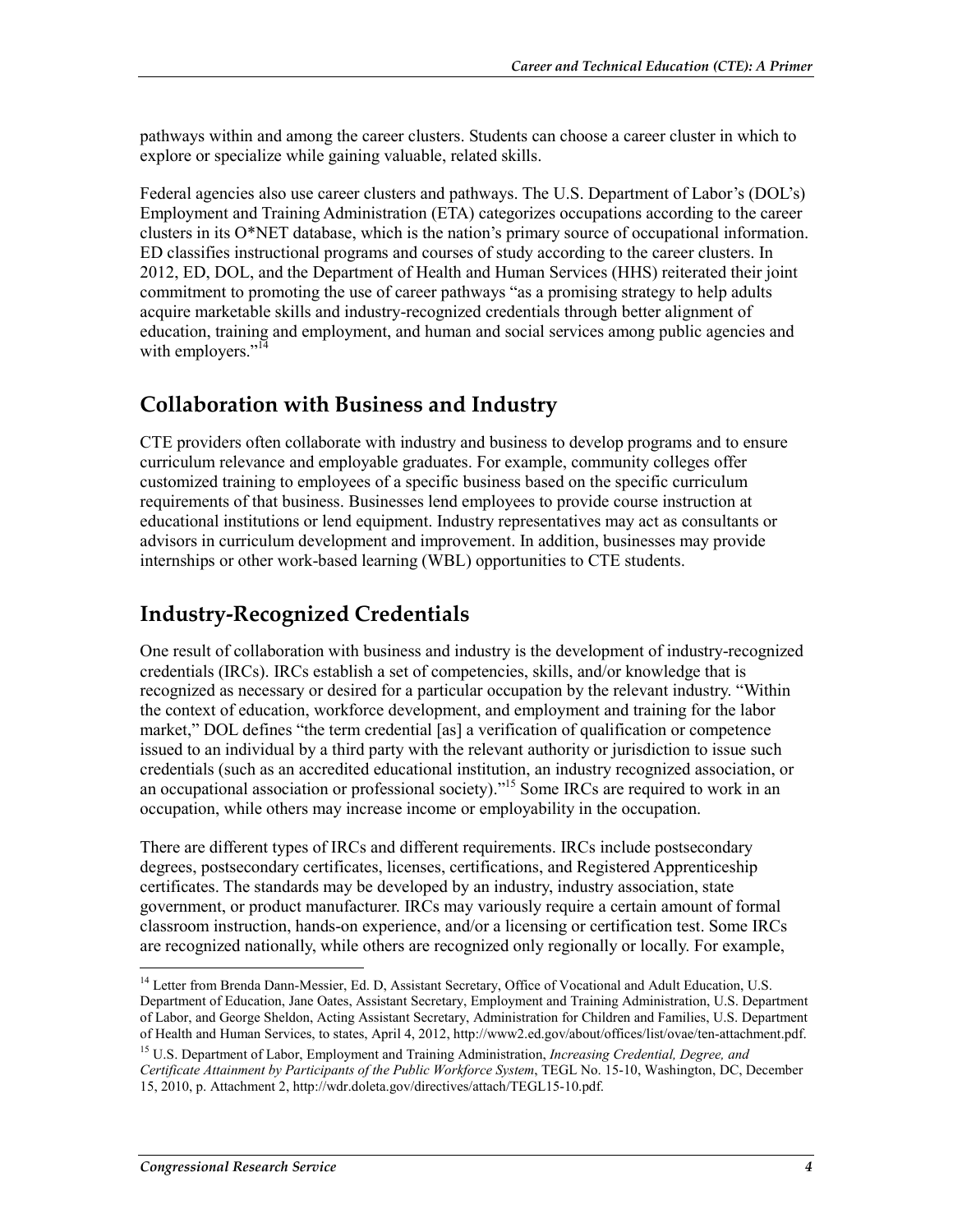Maryland licenses and regulates individuals who practice cosmetology in the state by requiring individuals to pass an exam and prove a number of hours of training or hours of apprenticeship. Another example is the nonprofit National Institute for Automotive Service Excellence (ASE), which certifies automotive repair personnel who pass an exam and prove a certain amount of experience.

#### **Career and Technical Student Organizations (CTSOs)**

CTSOs are an important aspect of CTE. These nonprofit organizations often provide co-curricular programs to give students practical experience, instruction, and opportunities to network with industry and business leaders. The organizations are generally organized by national officers through state and local chapters. Local chapters are often advised by the appropriate local CTE teacher.

In 1950, Congress chartered one of these CTSOs, the Future Farmers of America (now known as the FFA).<sup>16</sup> The charter recognized that the FFA was invaluable for its work in "helping train farm" boys to become successful farmers, rural leaders, and good citizens."<sup>17</sup> The act installed the Chief of the Agricultural Education Service, Office of Education, Federal Security Agency (later known as the Secretary of Education and hereinafter referred to as the Secretary) as the national advisor to the national student officers and chairman of the board of directors. On request of the board of directors, the Secretary may make personnel, services, and facilities of ED available to administer, promote, or assist in the administration of the activities of the FFA.<sup>18</sup>

### **CTE at the Secondary Level**

CTE at the secondary level prepares students for roles outside the paid labor market, teaches general employment skills such as word processing and introductory technology skills, and teaches skills required in specific occupations or occupational clusters. CTE is seldom offered at the elementary school level. ED's definition of CTE at the secondary level contrasts it from academic education and enrichment programs.<sup>19</sup> Academic education refers to English, mathematics, science, social studies, fine arts, and foreign languages. Enrichment programs refer to general skills; health, physical, and recreational education; religion and theology; and military science. At the secondary school level, schools often offer occupational and non-occupational CTE. Non-occupational CTE includes family and consumer sciences education and general labor market preparation. Family and consumer sciences education prepares students for roles outside the paid labor market, while general labor market preparation teaches general employment skills such as word processing and introductory technology skills. Occupational education prepares individuals for specific fields. Occupational CTE at the secondary level may prepare an individual for immediate labor market entry or, depending on the field of interest, additional

 $16$  P.L. 81-740.

<sup>17</sup> U.S. Congress, House of Representatives, *Incorporating the Future Farmers of America, and for Other Purposes*, report to accompany S. 2868,  $81^{st}$  Cong.,  $2^{nd}$  sess., August 10, 1950, H.Rept. 81-2852, p. 2.

<sup>18 36</sup> U.S.C. §70901 et seq.

<sup>19</sup> K. Levesque, J. Laird, E. Hensley, S.P. Choy, E.F. Cataldi, and L. Hudson, *Career and Technical Education in the United States: 1990 to 2005* (NCES 2008-035), National Center for Education Statistics, Institute of Education Sciences, U.S. Department of Education, Washington, DC, 2008, p. 4.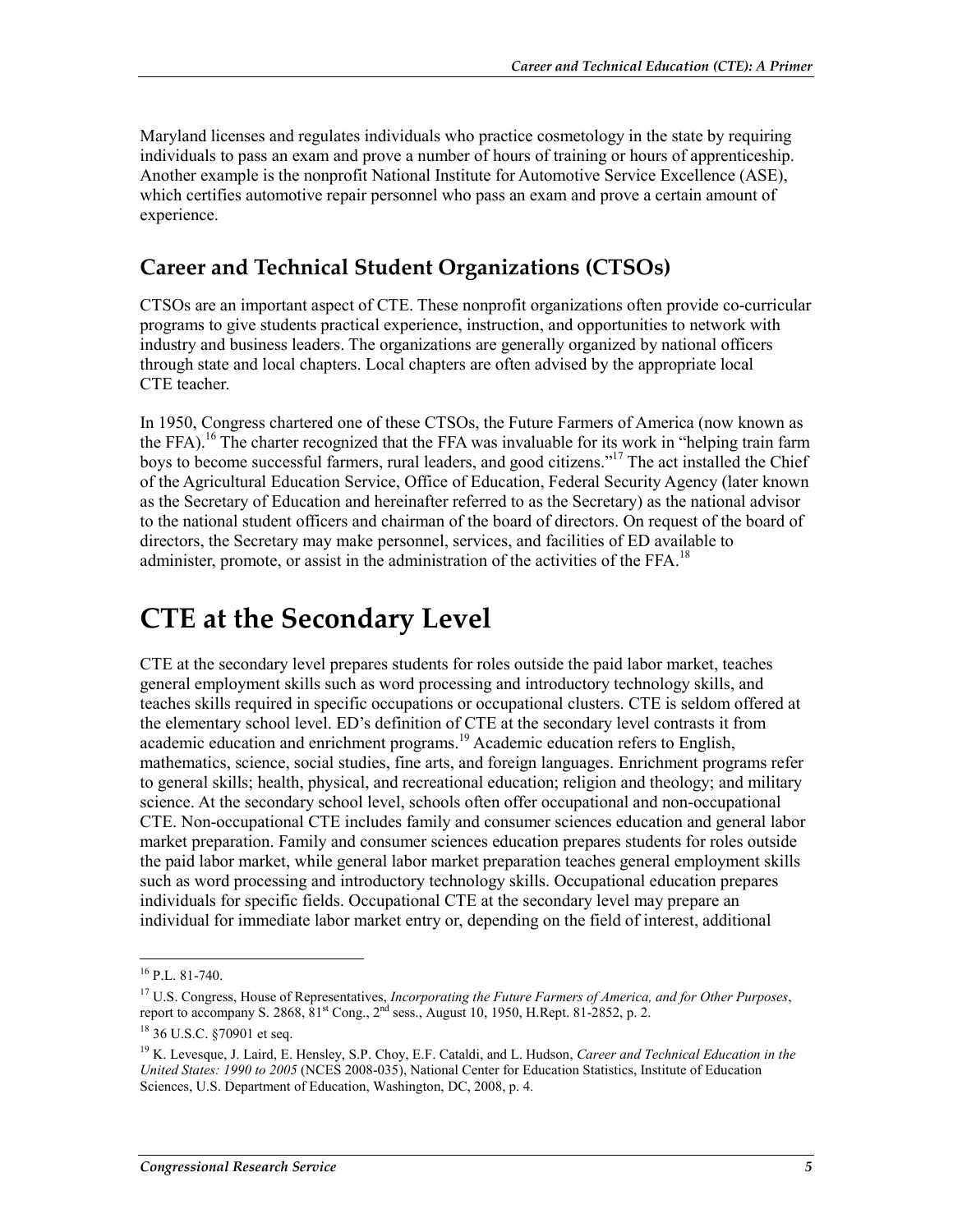postsecondary education may be required before the individual is prepared to enter the labor market.

Secondary CTE providers include

- public and private comprehensive high schools,<sup>20</sup> including Bureau of Indian Education (BIE) schools;
- career academies that are within comprehensive high schools and that organize a multi-year academic and CTE curriculum around a particular career theme;
- area CTE schools, which are specialized schools or departments of secondary or postsecondary schools, used exclusively or principally for the provision of CTE;
- CTE-specific schools that teach core academics in the context of specific career pathways;
- detention centers and correctional facilities; and
- cooperative programs with technical or community colleges.

National statistics on CTE course offerings, course-taking, and student outcomes have been most recently published by ED based on several surveys conducted prior to 2010. CRS is not aware of publications based on more recent data collections.

The statistics indicate that CTE is offered by the overwhelming majority (83%) of public high schools but offered by fewer (29%) private high schools.<sup>21</sup> Some of the CTE courses offered by public and private schools are actually located offsite at area CTE schools, postsecondary education institutions, and other locations. The most common CTE courses offered in public high schools offering CTE were in business (97%) and computer technology (95%).<sup>22</sup>

Beyond the general offering of CTE in most public schools, two primary approaches are used by public schools to offer a more focused approach to CTE. Area CTE schools and CTE-specific schools, which comprise 3.7% of public high schools, are designed primarily to serve students training for occupations.<sup>23</sup> In addition, approximately one-quarter ( $27\%$ ) of public comprehensive high schools are organized into career academies.<sup>24</sup>

 $^{20}$  The comprehensive high school is the most common type of high school. They generally focus on academics but maintain a flexible and diverse curriculum to accommodate the needs and interests of most students.

<sup>21 2008</sup> public school data from U.S. Department of Education, *Public Career and Technical Education High Schools, Principals, and Teachers in 2008*, NCES 2012-250, June 2012, p. Table 6, http://nces.ed.gov/pubs2012/2012250.pdf; and 2002 private school data from K. Levesque, J. Laird, E. Hensley, S.P. Choy, E.F. Cataldi, and L. Hudson, *Career and Technical Education in the United States: 1990 to 2005* (NCES 2008-035), National Center for Education Statistics, Institute of Education Sciences, U.S. Department of Education, Washington, DC, 2008, pp. 8-17.

<sup>&</sup>lt;sup>22</sup> The public school data were based on a 2002 survey reported in K. Levesque, J. Laird, E. Hensley, S.P. Choy, E.F. Cataldi, and L. Hudson, *Career and Technical Education in the United States: 1990 to 2005* (NCES 2008-035), National Center for Education Statistics, Institute of Education Sciences, U.S. Department of Education, Washington, DC, 2008, pp. 8-17.

<sup>23</sup> The public school data were based on a 2007-2008 survey reported in U.S. Department of Education, *Public Career and Technical Education High Schools, Principals, and Teachers in 2008*, NCES 2012-250, June 2012, http://nces.ed.gov/pubs2012/2012250.pdf.

 $24$  Ibid.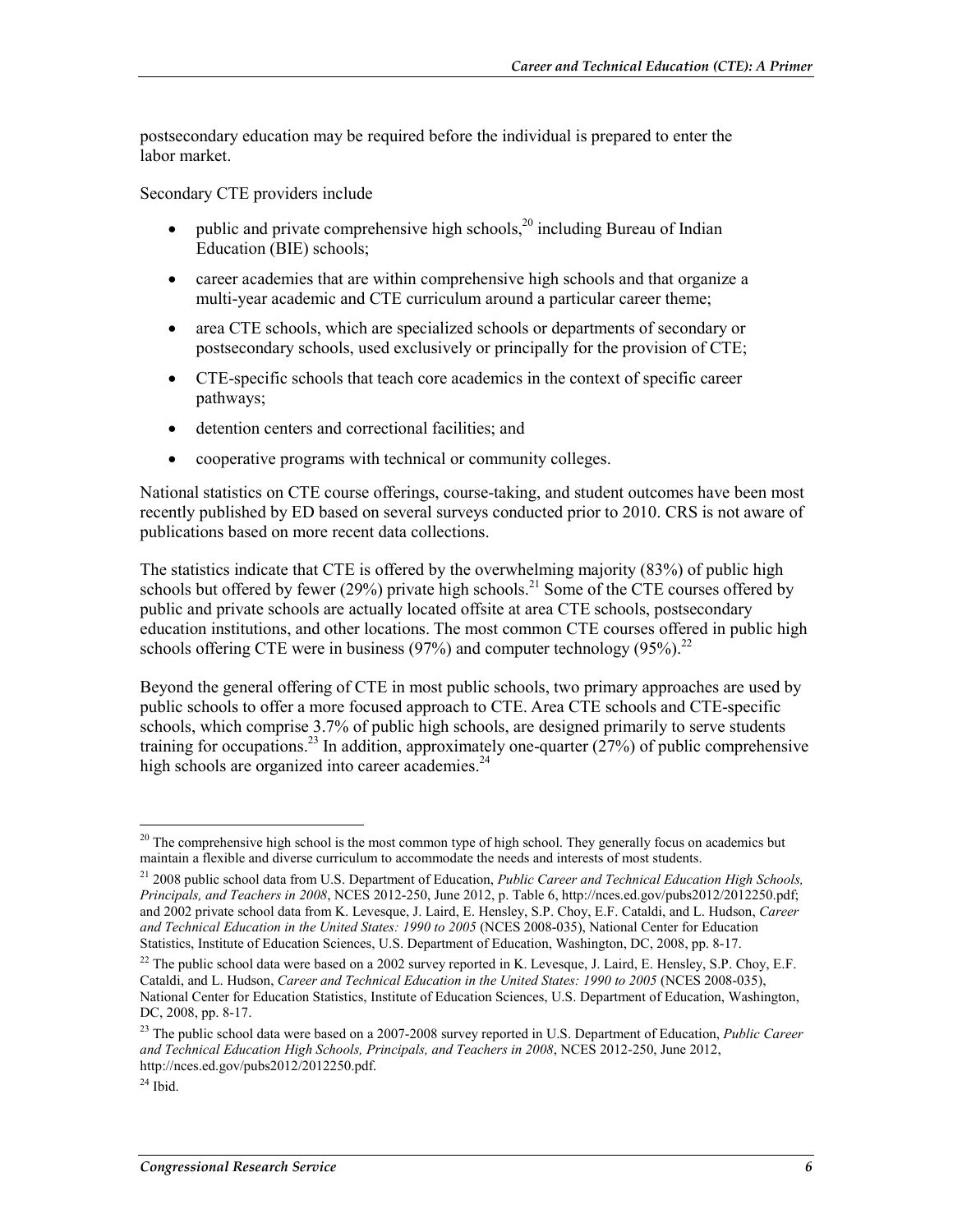CTE may be offered as a single course or as part of a career pathway. Nearly all public high school graduates (88%) earned at least one CTE credit in 2009, and 19% were CTE concentrators, earning at least three CTE credits in a single occupational area.<sup>25</sup> ED's National Center for Education Statistics (NCES) organizes occupational CTE into 11 (or 20 disaggregated) occupational areas. While 66% of public high school graduates were white in  $2005$ <sup>26</sup> a larger percentage (71%) of public high school graduates who were CTE concentrators were white.<sup>27</sup> A higher proportion of male high school graduates completed a CTE concentration (25%) than female high school graduates  $(17\%)$ .<sup>28</sup> Also in 2005, a higher proportion of high school graduates with disabilities completed a CTE concentration (26%) than high school graduates without disabilities (21%).<sup>29</sup> A lower proportion of high school graduates who were English language learners completed a CTE concentration (12%) than high school graduates who were not English language learners  $(21\%)$  in 2005.<sup>30</sup>

The high proportion of high school students taking at least one CTE credit highlights the dual and often conflicting purpose of CTE at the high school level—occupational preparation or student engagement. Many stakeholders contend that the hands-on, relevant, or practical CTE courses increase student engagement, which may help to reduce dropout rates. Although "recent studies" of vocational course taking provide mixed results, … the more rigorous analyses do not support the compelling anecdotal evidence" of a link between CTE and higher student engagement.  $31$  In some cases, students may take a CTE course with no intention of pursuing a career in that area. For example, a student may take a class on computer programming because the class is of interest to the student, not because the student is considering becoming a computer programmer or even completing a career pathway in this area. In some cases, a school may offer courses in computer programming in an effort to broaden the students' education and provide early exposure to several career options to help students make informed decisions about their futures, not as part of a career pathway. On the other hand, some students may expect practical occupational preparation. Some schools are designed to ensure students are prepared to enter the workforce immediately with an industry-recognized credential after completion of a career pathway in high school or after one to two additional years of postsecondary education or training. Thus, the strategy for offering CTE

<u>.</u>

30 Ibid.

<sup>&</sup>lt;sup>25</sup> Occupational CTE is organized into 11 (or 20 disaggregated) occupational areas. U.S. Department of Education, National Center for Education Statistics, "Career/Technical Education (CTE) Statistics, Table H123. Percentage of public high school graduates who earned any credits and various minimum numbers of credits, by career/technical education (CTE) area: 2009," downloaded from http://nces.ed.gov/surveys/ctes/tables/h123.asp on February 16, 2012; and Table H124, "Percentage of public high school graduates who earned at least 2.0 credits or at least 3.0 credits in the occupational area, by career/technical education (CTE) occupational area: 2009," downloaded from http://nces.ed.gov/ surveys/ctes/tables/h124.asp on April 20, 2012.

<sup>26</sup> T.D. Snyder, S.A. Dillow, and C.M. Hoffman, *Digest of Education Statistics 2007*, National Center for Education Statistics, Institute of Education Sciences, U.S. Department of Education, NCES 2008-022, Washington, DC, 2008, p. 166.

<sup>27</sup> K. Levesque, J. Laird, E. Hensley, S.P. Choy, E.F. Cataldi, and L. Hudson, *Career and Technical Education in the United States: 1990 to 2005* (NCES 2008-035), National Center for Education Statistics, Institute of Education Sciences, U.S. Department of Education, Washington, DC, 2008, pp. 30-41.

 $28$  Ibid.

 $29$  Ibid.

<sup>31</sup> U.S. Department of Education, Office of the Under Secretary, Policy and Program Studies Service, *National Assessment of Vocational Education: Final Report to Congress*, Washington, DC, 2004, pp. 102-103; and Stephen Plank, Stefanie DeLuca, and Angela Estacion, *Dropping Out of High School and the Place of Career and Technical Education: A Survival Analysis of Surviving High School*, National Research Center for Career and Technical Education, October 2005.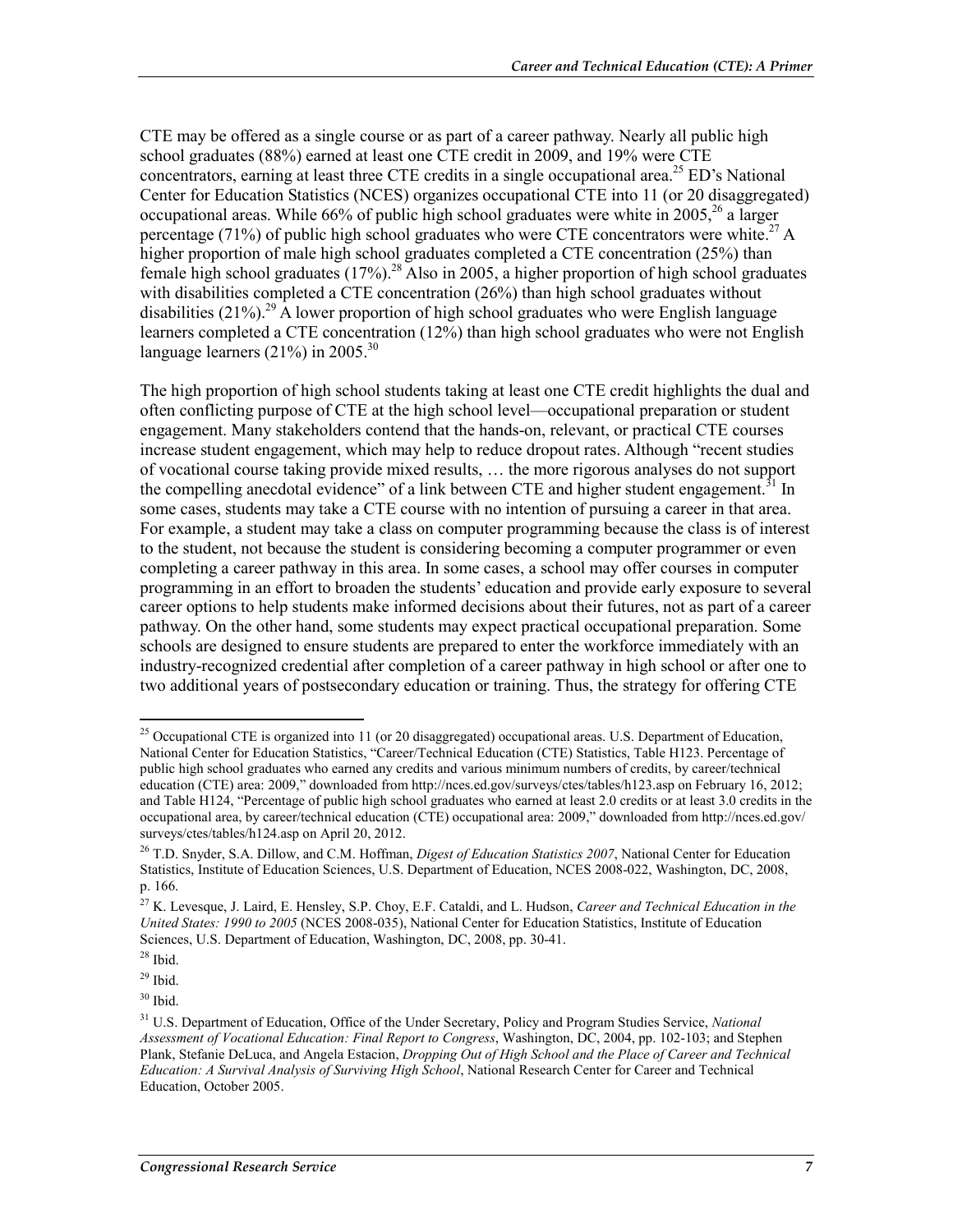as a means to increase student engagement through a variety of unrelated CTE courses may conflict with the strategy to prepare students for immediate career entry following a coherent progression of courses in a single career pathway.

ED published statistics on the labor market participation and postsecondary education enrollment of 2004 public high school graduates (all graduates) and 2004 public high school graduates who were three-credit CTE occupational concentrators (CTE graduates) within two years of high school graduation. A statistically significant<sup>32</sup> lower percentage of CTE graduates (70%) enrolled in postsecondary education than all graduates (79%). On the other hand, a statistically significant higher percentage of CTE graduates (29%) worked for pay but did not enroll in postsecondary education within two years compared to all graduates (20%). Of the CTE graduates, 22% were in a postsecondary major or occupation related to their high school CTE concentration. Of the CTE graduates working for pay but not enrolled in postsecondary education, 30% were in an occupation related to their high school CTE concentration. There was no significant difference in average wages between all graduates working for pay but not enrolled in postsecondary education and CTE graduates working for pay but not enrolled in postsecondary education. Of CTE graduates enrolled in postsecondary education, a higher percentage (3%) majored in agriculture, natural resources, and conservation compared to all graduates (1%), and a lower percentage  $(16\%)$  majored in non-CTE-related fields compared to all graduates  $(23\%)$ <sup>33</sup>

#### **College- and Career-Ready Standards and CTE Standards**

Recent standards-based reform efforts in elementary and secondary education have incorporated CTE to varying degrees. Two of the key features of standards-based reform have been

- the development of curricular content standards based on ambitious educational goals and expectations that apply to all children, and
- the development of student performance standards aligned with the content standards and measured by assessments also aligned with the standards.

Curricular content standards are designed to define what a student should know and be able to do, contain coherent and rigorous content, and encourage the teaching of advanced skills. Student performance standards express expected achievement levels that describe how well students are mastering the material in the content standards and the competencies associated with each achievement level. Typically, such standards-based reform involves the establishment of explicit and "challenging" goals for state school systems, and alignment of curricula, assessment methods, pupil performance standards, teacher professional development, instructional materials, and other school system policies in support of the goals. Specifically, states develop content and performance standards, develop state assessments, align curricula and assessments with state content and performance standards, and provide teachers with information about the state standards.

As of 2013, CTE curriculum standards have been developed by 46 states and three territories at the secondary level and 13 states and two territories at the postsecondary level. The standards are

<sup>&</sup>lt;sup>32</sup> Assuming a 95% confidence interval.

<sup>33</sup> U.S. Department of Education, *Postsecondary and Labor Force Transitions Among Public High School Career and Technical Education Participants*, NCES 2011-234, January 2011, http://nces.ed.gov/pubs2011/2011234.pdf.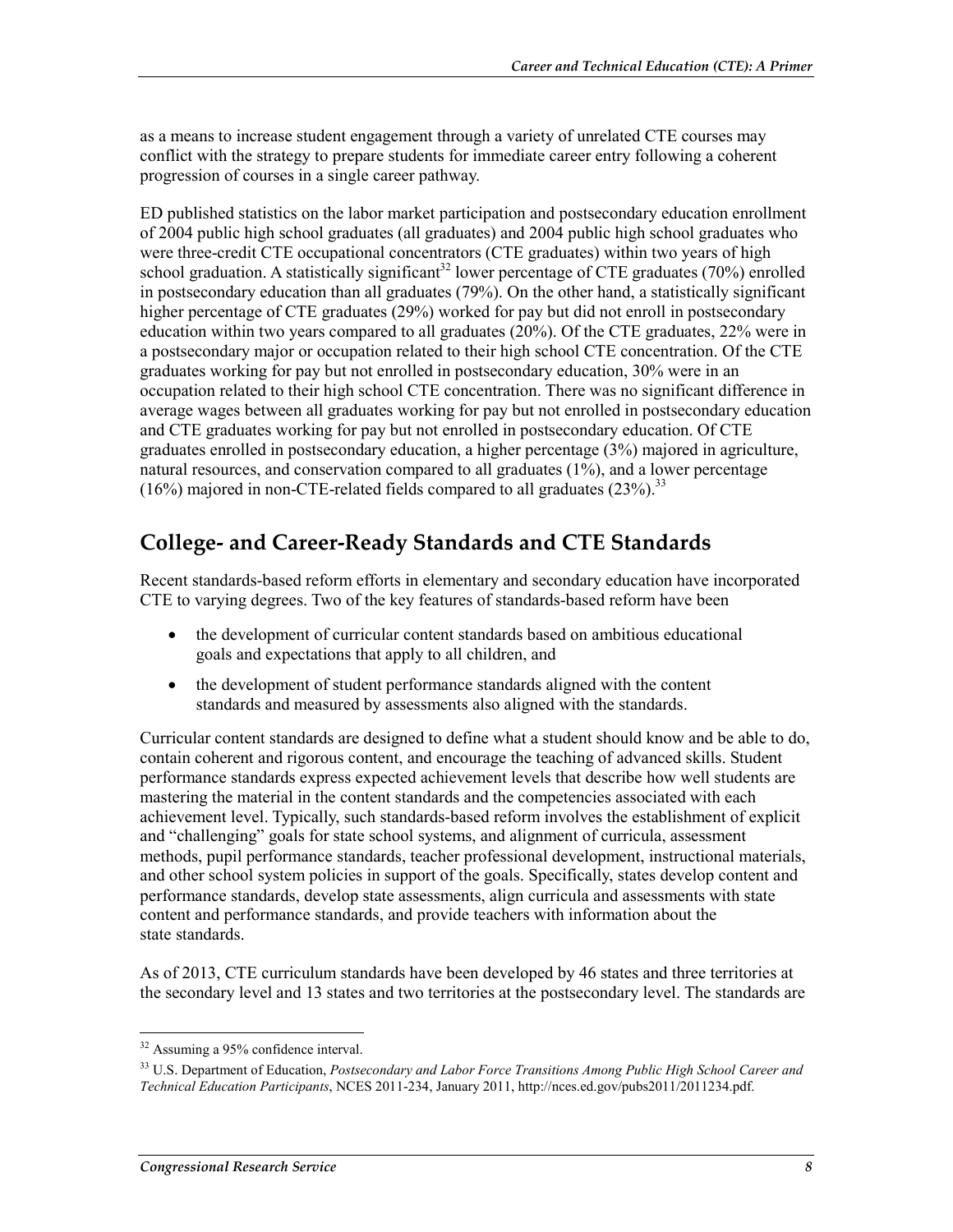based on input from educators and business. Most of the standards include course-level standards that are related to particular occupations or job preparation. Standards alignment between secondary and postsecondary CTE standards was accomplished by only two states and one territory. $34$ 

In the mid-2000s, there was a considerable grassroots effort to realign high school curricula to ensure that graduates are ready to enter the workforce and attend college. In June 2009, the National Governor's Association (NGA), the Council of Chief State School Officers (CSSO), and 49 states and territories began an initiative to develop common standards for language arts and mathematics in grades K-12 that build toward college- and career-readiness. The experts serving on the Common Core State Standards Development Work Group, Feedback Group, and Validation Committee were educational stakeholders, representing Kindergarten through college. Business and industry stakeholders were not formally involved. A group of businesses has, however, supported adoption of the common core standards and indicated that they meet their expectations.<sup>35</sup> The standards do not define career-ready. As of 2014, 45 states, the District of Columbia, three territories, and the Department of Defense have adopted the college- and careerready standards.<sup>36</sup> However, implementation has become contentious in some states.<sup>37</sup>

In June 2012, the National Association of State Directors of Career Technical Education Consortium/ National Career Technical Education Foundation published the Common Career Technical Core (CCTC), which is based on career ready practices. The CCTC was developed by a state-led initiative, with 42 states, the District of Columbia, Palau, business and industry representatives, educators, and other stakeholders. The CCTC provides standards for each of the 16 career clusters and their career pathways.

### **CTE in Postsecondary Education**

CTE at the postsecondary level is subbaccalaureate postsecondary programs designed to impart relevant knowledge and skills that relate to the requirements of specific occupations or careers. ED's definition of CTE at the postsecondary level contrasts it from the liberal arts (academic education), which imparts the knowledge and skills representing the accumulated knowledge base in a subject area.38 The liberal arts refer to general instructional programs and independent or individualized studies in the fine and performing arts, English, mathematics, biological and physical sciences, social and behavioral sciences, and humanities.<sup>39</sup> Students pursuing two-year or less-than-two-year credentials, certificates, or degrees in non-liberal arts programs are generally termed CTE students. CTE students may pursue an associate's degree; an industry

<u>.</u>

<sup>34</sup> National Association of State Directors of Career Technical Education Consortium., *The State of Career Technical Education: An Analysis of State CTE Standards*, 2013.

<sup>&</sup>lt;sup>35</sup> Letter from several businesses, http://www.corestandards.org/about-the-standards/statements-of-support.

<sup>36</sup> For more information, see http://www.corestandards.org/.

<sup>37</sup> Andrew Ujifusa, "State Lawmakers Face Tough Choices on Common Core," *Education Week*, vol. 13, no. 15 (January 8, 2014).

<sup>38</sup> K. Levesque, J. Laird, E. Hensley, S.P. Choy, E.F. Cataldi, and L. Hudson, *Career and Technical Education in the United States: 1990 to 2005* (NCES 2008-035), National Center for Education Statistics, Institute of Education Sciences, U.S. Department of Education, Washington, DC, 2008, p. B-2.

<sup>&</sup>lt;sup>39</sup> U.S. Department of Education, National Center for Education Statistics, "Career/Technical Education Statistics, Postsecondary Taxonomy," http://nces.ed.gov/surveys/ctes/tables/postsec\_tax.asp.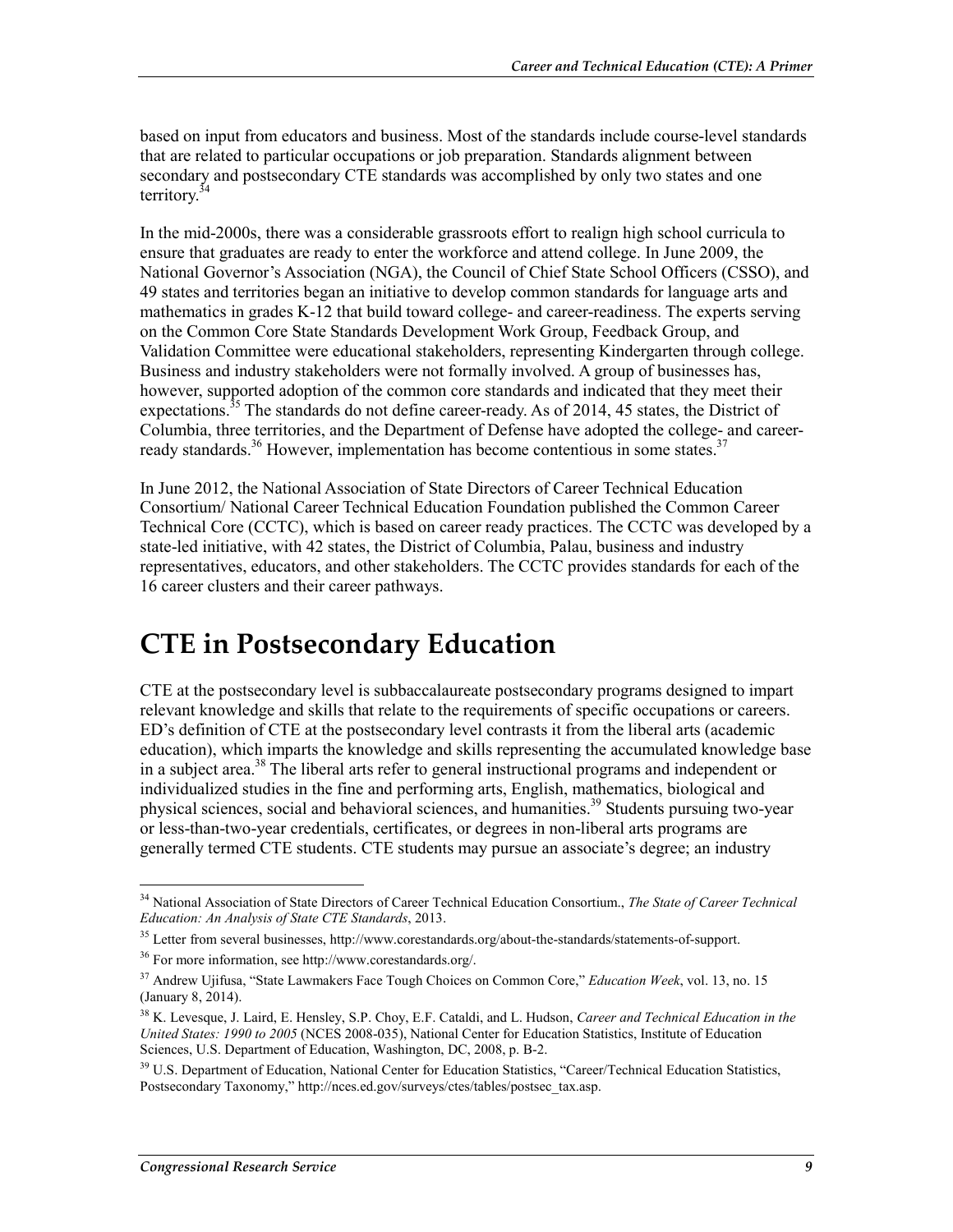recognized certificate or other certificate; noncredit courses to improve knowledge and skills or signal knowledge to employers; noncredit training customized for a particular employer; or continuing education credits to maintain licensure or certification.

Postsecondary CTE providers include

- vocational schools;
- technical colleges (public and private less-than-two-year colleges);
- community colleges (public two-year colleges) and private two-year colleges;
- public and private four-year universities;
- employers, labor organizations, and industry groups through preapprenticeships, apprenticeships, and other training programs;
- regional training centers (RTCs) that are public or nonprofit centers coordinating workforce development, education, and training;
- adult workforce education centers, which provide customizable, labor marketdriven, postsecondary workforce education and training services; and
- detention centers and correctional facilities.

Some CTE programs are terminal, while others may be used as a stepping stone to obtain a more advanced credential (stackable). While a terminal CTE program is designed to lead directly to employment, many of the courses are not transferable for credit toward a more advanced credential.40 For instance, there are few courses within an associate's degree in court reporting that transfer toward a bachelor's degree. DOL defines a *stackable credential* as "part of a sequence of credentials that can be accumulated over time to build up an individual's qualifications and help them to move along a career pathway or up a career ladder to different and potentially higher-paying jobs."41 For example, an associate's degree in respiratory therapy can lead to employment as a respiratory therapist or be transferred toward a bachelor's degree in respiratory therapy.

The ability or inability to transfer CTE credits toward a bachelor's degree highlights the dual and often conflicting purpose of CTE at the postsecondary education level. The goal of CTE is occupational preparation; however, this raises some concerns from CTE critics that preparation for lower wage or no growth occupations may not be a long-term benefit to the CTE student's long-term economic mobility. Proponents of CTE as occupational preparation highlight the high wages and growth of some CTE occupations that exceed the wages of some bachelor's degree recipients. Proponents of CTE as occupational preparation also note that not everyone wants to or has the capacity to pursue a bachelor's degree. The difficulty in structuring every postsecondary CTE program to include the first one to two years of general bachelor's degree requirements is

 $40$  The ability to transfer courses is determined by the school based on curricula. Unless one school specifically states that certain courses from certain schools are transferrable within specified limits, there is no guarantee that a course can actually be transferred to another program.

<sup>41</sup> Jane Oates, Assistant Secretary, *Training and Employment Guidance Letter No. 15-10*, U.S. Department of Labor, Employment and Training Administration, Advisory System, TEGL 15-10, Washington, DC, December 15, 2010, http://wdr.doleta.gov/directives/attach/TEGL15-10.pdf.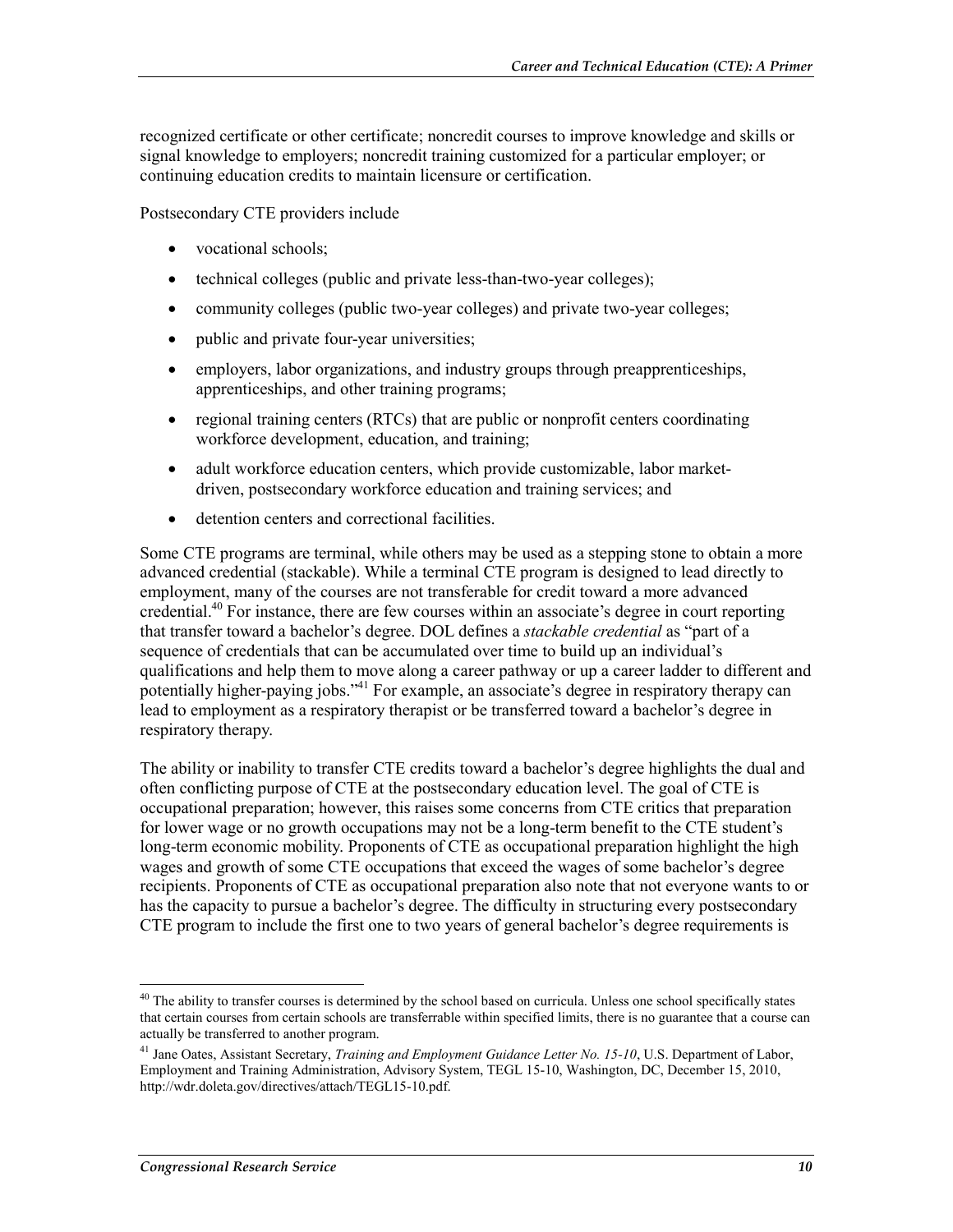that the CTE program will likely require more time to accomplish and may be of less interest to the CTE student.

**Figure 1** presents the subject areas in which academic year (AY) 2011-2012 CTE graduates received associate's degrees or subbaccalaureate certificates from institutions of higher education that participate in federal student financial aid programs.<sup>42</sup> The figure does not include subbaccalaureate certificates earned at other educational institutions or training establishments. The largest proportion (39%) of graduates completed programs in the health professions and related fields, followed by 12% of graduates in business management and marketing.

#### **Figure 1. Percentage of Associate's Degrees and Subbaccalaureate Certificates by Classification of Instructional Programs (CIP)**



July 1, 2011, to June 30, 2012

**Source:** Figure prepared by CRS based on data downloaded from the U.S. Department of Education's Integrated Postsecondary Education Data System (IPEDS) on institutions in the 50 states, the District of Columbia, and Puerto Rico that participate in the federal student aid programs authorized by Title IV of the Higher Education Act (HEA), as amended.

**Notes:** The following CIP codes that represent the liberal arts (non-CTE) were excluded from the analysis: Liberal Arts and Sciences—General Studies and Humanities; Social Sciences; English Language and Literature/Letters; Theology and Religious Vocations; History; Area, Ethnic, Cultural, Gender, and Group

 $^{42}$  The federal student financial aid programs are authorized by Title IV of the Higher Education Act (HEA), as amended, and include such programs as federal Pell Grants and Stafford loans. For more information, see CRS Report R42446, *Federal Pell Grant Program of the Higher Education Act: How the Program Works, Recent Legislative Changes, and Current Issues*, by Shannon M. Mahan; CRS Report R40122, *Federal Student Loans Made Under the Federal Family Education Loan Program and the William D. Ford Federal Direct Loan Program: Terms and Conditions for Borrowers*, by David P. Smole; and CRS Report RL31618, *Campus-Based Student Financial Aid Programs Under the Higher Education Act*, by Alexandra Hegji and David P. Smole.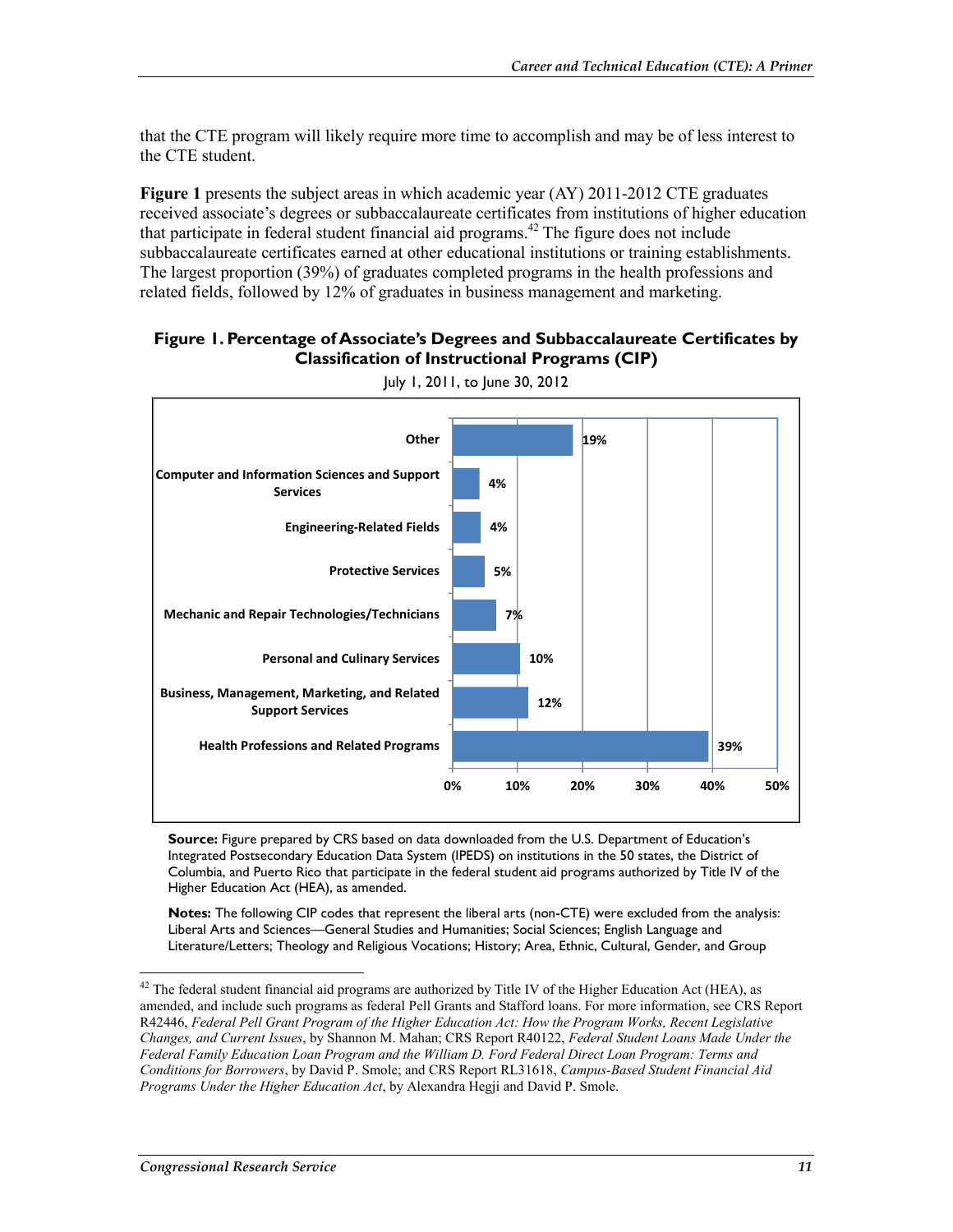Studies; Foreign Languages, Literatures, and Linguistics; and Philosophy and Religious Studies. The data do not reflect completions at institutions that are not Title IV-participating.

**Figure 2** provides a pictorial representation of the types of institutions of higher education (IHEs) at which individuals completed CTE programs in AY2011-2012. Individuals who completed programs through vocational schools, apprenticeships, RTCs, workforce education centers, correctional facilities, and other postsecondary institutions are not reflected in the figure. The vast majority (95%) of CTE associate's degrees and subbaccalaureate certificates are awarded by public and private for-profit IHEs. Only 5% are awarded by private not-for-profit IHEs. The proportional contribution of public and private for-profit IHEs to the number of CTE completions differs at the subbaccalaureate certificate level and associate's degree level:

- At the subbaccalaureate certificate level, public and private for-profit IHEs contributed almost equally to the total CTE program completions; and
- Public IHEs awarded more than twice as many CTE associate's degrees as private for-profit IHEs.

#### **Figure 2. Percentage of CTE Program Completions by Associate's Degrees and Subbaccalaureate Certificates and by Institutional Control**



July 1, 2011, to June 30, 2012

**Source:** Figure prepared by CRS based on data downloaded from the U.S. Department of Education's Integrated Postsecondary Education Data System (IPEDS) on institutions in the 50 states, the District of Columbia, and Puerto Rico that participate in the federal student aid programs authorized by Title IV of the Higher Education Act (HEA), as amended.

**Notes:** The following CIP codes that represent the liberal arts (non-CTE) were excluded from the analysis: Liberal Arts and Sciences—General Studies and Humanities; Social Sciences; English Language and Literature/Letters; Theology and Religious Vocations; History; Area, Ethnic, Cultural, Gender, and Group Studies; Foreign Languages, Literatures, and Linguistics; and Philosophy and Religious Studies. The data do not reflect completions at institutions that are not Title IV-participating. Details may not add to 100% due to rounding.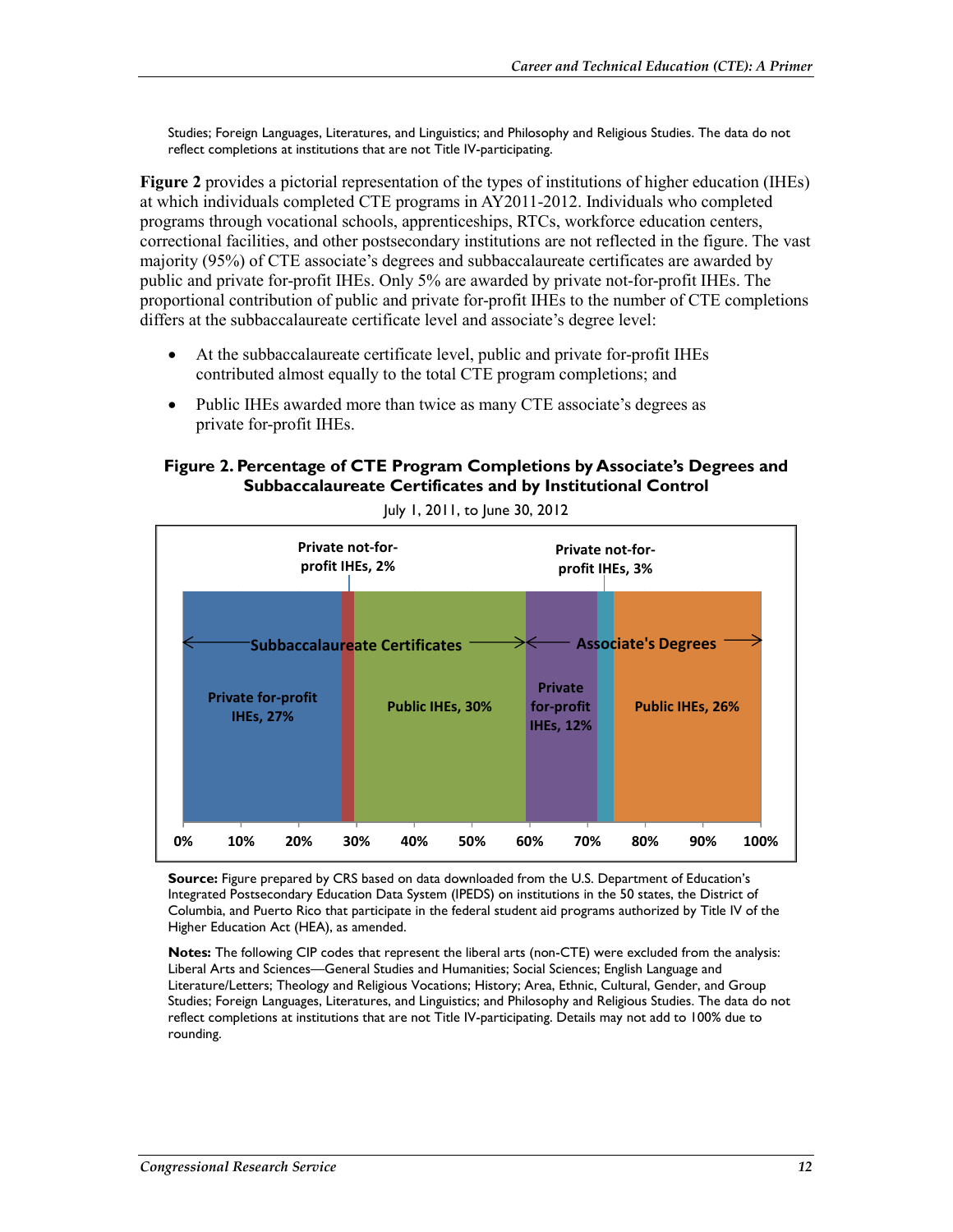## **CTE in Adult Education**

CTE for adults is work-related course-taking that adults participate in to acquire, maintain, and upgrade their workforce skills. CTE for adults may consist of formal postsecondary CTE as described above that does not lead to a credential, or it may incorporate adult basic education (ABE). In addition, older adults may engage in nonformal CTE to acquire, maintain, or upgrade workforce skills. Nonformal education occurs outside traditional educational institutions, sometimes through community organizations. Adult CTE providers include

- elementary schools,
- secondary schools,
- postsecondary schools,
- employers,
- professional associations,
- detention centers and correctional facilities, and
- community and government organizations.

In 2005, ED conducted the most recent national survey of recent work-related course-taking by adults aged 16 and over.<sup>43</sup> Overall, 27% of adults participated in work-related course-taking, and 18% of adults who worked in the past 12 months in trades and labor occupations participated in work-related learning. The rates at which adults engaged in work-related course-taking increased with age, labor market engagement, and education.

## **Earnings Outcomes of CTE Credentials**

A recent effort to gather data on potential earnings benefits that may be associated with alternative credentials (such as educational certificates or professional certification and licenses) suggests that for individuals at subbaccalaureate levels such credentials are associated with an earnings premium in most cases. For example, for those individuals who do not have a postsecondary degree, there is a significant wage premium associated with having an alternative education credential compared to no credential. Starting in 2012, the U.S. Census Bureau (Census) began collecting data on alternative education credentials such as licenses, certifications, and educational certificates held by individuals over the age of 17. Over 90% of the alternative credentials were obtained following coursework, training, or training from an instructor. For individuals at the prebaccalaureate level, many of the alternative credentials are in CTE fields. According to Census, alternative credentials are associated with a statistically significant wage premium for populations with no postsecondary degree when compared to others with comparable levels of formal education (**Table 1**).<sup>44</sup>

<sup>1</sup> 43 K. Levesque, J. Laird, E. Hensley, S.P. Choy, E.F. Cataldi, and L. Hudson, *Career and Technical Education in the United States: 1990 to 2005* (NCES 2008-035), National Center for Education Statistics, Institute of Education Sciences, U.S. Department of Education, Washington, DC, 2008, p. 194.

<sup>44</sup> Stephanie Ewert and Robert Kominski, *Measuring Alternative Educational Credentials: 2012*, U.S. Department of Commerce, Economics and Statistics Administration, U.S. Census Bureau, P70-138, January 2014.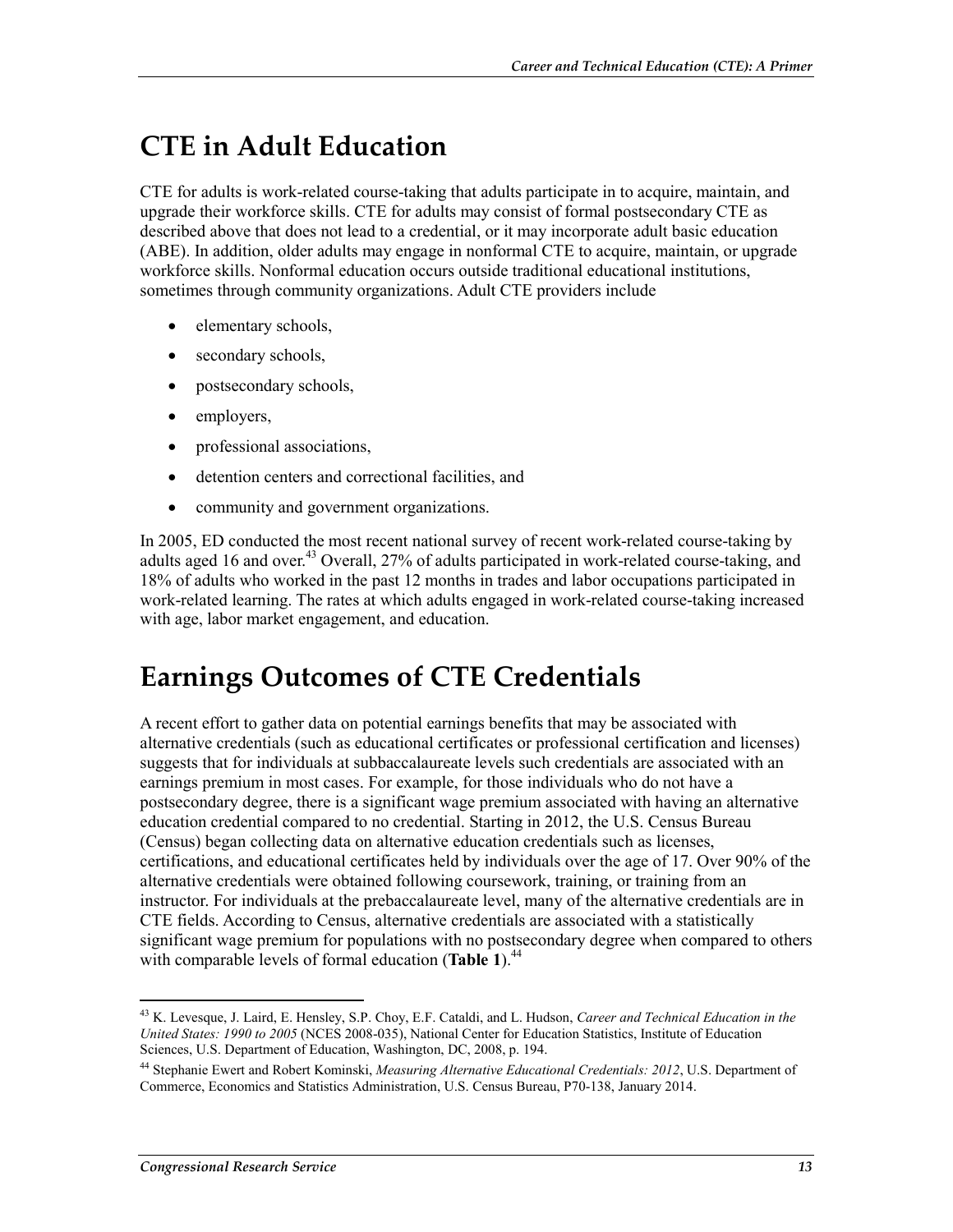As an example, for individuals who completed high school but did not enroll in college, the median monthly earnings were \$2,500 if the individual did not have an alternative credential; whereas, the median monthly earnings were \$3,053 if the individual had a professional certification or license and \$2,917 if the individual had an educational certificate. For those with associate's degrees, a professional certification or license is associated with significantly higher earnings; whereas, an educational certificate is not. Individuals with an associate's degree but no educational certificate or professional certification or license have median monthly earnings of \$3,240; individuals with an associate's degree and educational certificate have median monthly earnings of \$3,200; and individuals with an associate's degree and professional certification or license have median monthly earnings of \$3,810. The overall data, however, mask considerable differences in earnings between the various CTE fields.<sup>45</sup>

#### **Table 1. Median Monthly Earnings for Individuals by Prebaccalaureate Education Level and by Alternative Credential: 2012**

| <b>Education Level</b>  | <b>No Alternative</b><br>Credential | <b>Professional Certification,</b><br><b>License Only</b> | <b>Educational</b><br><b>Certificate Only</b> |
|-------------------------|-------------------------------------|-----------------------------------------------------------|-----------------------------------------------|
| Less than high school   | 1.920                               | 2.419a                                                    | 3.291a                                        |
| High school completion  | 2.500                               | 3.053a                                                    | 2.917a                                        |
| Some college, no degree | 2.947                               | 3.333a                                                    | 3.333a                                        |
| Associate's degree      | 3.240                               | 3.810a                                                    | 3.200                                         |

**Source:** Stephanie Ewert and Robert Kominski, *Measuring Alternative Educational Credentials: 2012*, U.S. Department of Commerce, Economics and Statistics Administration, U.S. Census Bureau, P70-138, January 2014, Table 5.

**Notes:** Earners are among the population aged 18 and older who have been employed full-time with positive earnings for the four months before the survey.

a. The earnings for individuals with an alternative credential are significantly different from those of individuals with no alternative credential at the 0.10 level.

Since 1984, Census has published earnings differences among adults by field of training and by educational credential: vocational certificates, associate's degrees, and advanced degrees. According to the Census survey definition, vocational certificates are diplomas or certificates from vocational, technical, trade, or business schools that may be earned by individuals who have not completed high school and by individuals who have completed some college. Earnings vary substantially among CTE fields (**Table 2**). Vocational certificates and associate's degrees in more technical CTE fields like computer and information services are associated with substantially higher earnings than vocational certificates and associate's degrees in less technical fields like business. As an example, in 2009, for individuals with a vocational certificate in engineeringrelated fields, the median monthly earnings were \$3,833; whereas, the median monthly earnings were \$2,800 for individuals with a vocational certificate in business/office management fields. The same pattern holds for those with associate's degrees.<sup>46</sup>

 $45$  Ibid.

<sup>46</sup> Stephanie Ewert, *What It's Worth: Field of Training and Economic Status in 2009*, U.S. Department of Commerce, Economics and Statistics Administration, U.S. Census Bureau, P70-129, February 2012; and Kurt J. Bauman and Camille L. Ryan, *What's It Worth? Field of Training and Economic Status*, U.S. Department of Commerce, Economics and Statistics Administration, U.S. Census Bureau, P70-72, April 2001.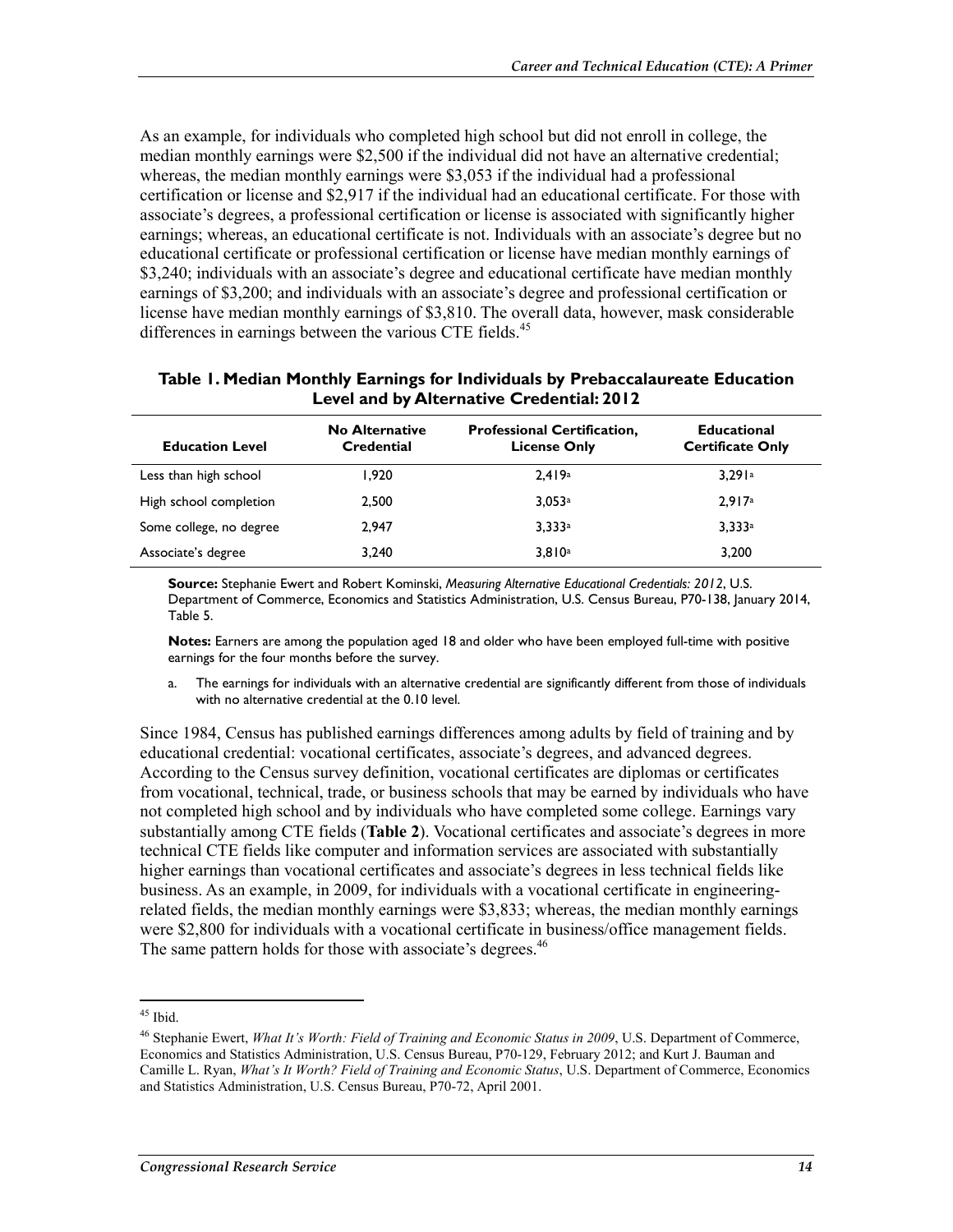|                           | <b>Median Monthly Earnings (\$)</b> |                           |  |
|---------------------------|-------------------------------------|---------------------------|--|
| <b>Field of Training</b>  | <b>Vocational Certificate</b>       | <b>Associate's Degree</b> |  |
| Engineering               | 3,833                               | 4,257                     |  |
| Computers                 | 3,110                               | 4,000                     |  |
| <b>Vocational studies</b> | 3,031                               | 3,456                     |  |
| <b>Business</b>           | 2,800                               | 3,200                     |  |
| <b>Education</b>          | NR <sup>a</sup>                     | 2,667                     |  |

#### **Table 2. Median Monthly Earnings for Individuals with a Vocational Certificate or Associate's Degree as Their Highest Educational Credential and by Selected CTE Fields of Study: 2009**

**Source:** Stephanie Ewert, *What It's Worth: Field of Training and Economic Status in 2009*, U.S. Department of Commerce, Economics and Statistics Administration, U.S. Census Bureau, P70-129, February 2012, Table 6.

**Notes:** Earners are among the population aged 18 and older who have been employed full-time with earnings for the four months before the survey.

a. NR is not reported because there were not enough cases to provide a statistically reliable estimate.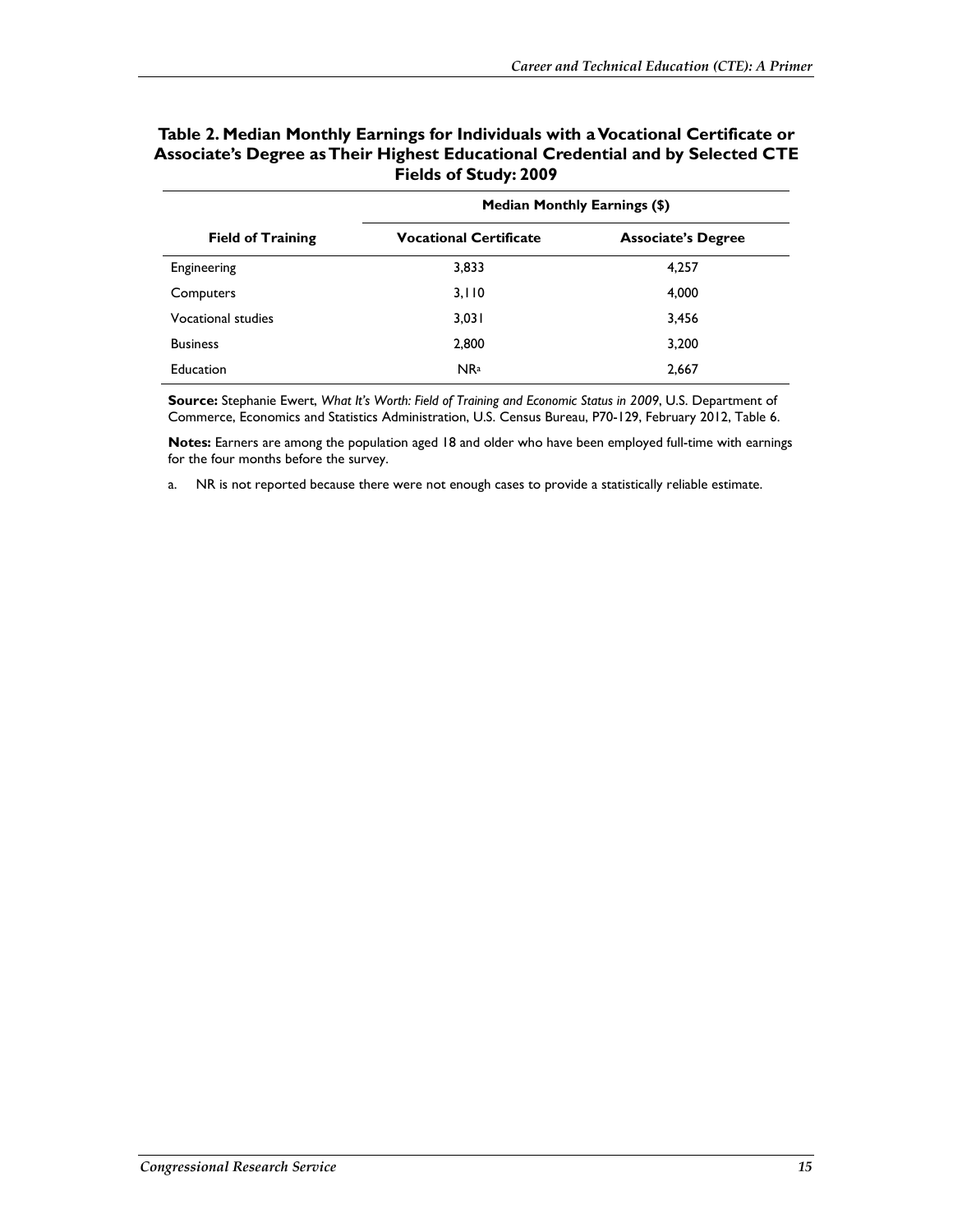## **Appendix. Career Clusters and Career Pathways**

| <b>Career Cluster</b><br><b>Description</b> |                                                                                                                                                                                         | <b>Career Pathways</b>                    |
|---------------------------------------------|-----------------------------------------------------------------------------------------------------------------------------------------------------------------------------------------|-------------------------------------------|
| Agriculture, Food & Natural                 | The production, processing, marketing, distribution, financing, and                                                                                                                     | Food Products and Processing Systems      |
| Resources                                   | development of agricultural commodities and resources including food,<br>fiber, wood products, natural resources, horticulture, and other plant and<br>animal products/resources.       | <b>Plant Systems</b>                      |
|                                             |                                                                                                                                                                                         | Animal Systems                            |
|                                             |                                                                                                                                                                                         | Power, Structural & Technical Systems     |
|                                             |                                                                                                                                                                                         | Natural Resources Systems                 |
|                                             |                                                                                                                                                                                         | <b>Environmental Service Systems</b>      |
|                                             |                                                                                                                                                                                         | <b>Agribusiness Systems</b>               |
| Architecture & Construction                 | Careers in designing, planning, managing, building, and maintaining the built<br>environment.                                                                                           | Design/Pre-construction                   |
|                                             |                                                                                                                                                                                         | Construction                              |
|                                             |                                                                                                                                                                                         | Maintenance/Operations                    |
| Arts, Audio/Video Technology &              | Designing, producing, exhibiting, performing, writing, and publishing<br>multimedia content including visual and performing arts and design,<br>journalism, and entertainment services. | Audio and Video Technology and Film       |
| Communications                              |                                                                                                                                                                                         | <b>Printing Technology</b>                |
|                                             |                                                                                                                                                                                         | <b>Visual Arts</b>                        |
|                                             |                                                                                                                                                                                         | Performing Arts                           |
|                                             |                                                                                                                                                                                         | Journalism and Broadcasting               |
|                                             |                                                                                                                                                                                         | Telecommunications                        |
| <b>Business Management &amp;</b>            | Careers in planning, organizing, directing, and evaluating business functions<br>essential to efficient and productive business operations.                                             | General Management                        |
| Administration                              |                                                                                                                                                                                         | <b>Business Information Management</b>    |
|                                             |                                                                                                                                                                                         | Human Resources Management                |
|                                             |                                                                                                                                                                                         | <b>Operations Management</b>              |
|                                             |                                                                                                                                                                                         | Administrative Support                    |
| <b>Education &amp; Training</b>             | Planning, managing and providing education and training services, and related<br>learning support services.                                                                             | Administration and Administrative Support |
|                                             |                                                                                                                                                                                         | <b>Professional Support Services</b>      |
|                                             |                                                                                                                                                                                         | Teaching/Training                         |

#### **Table A-1. Career Clusters and Career Pathways**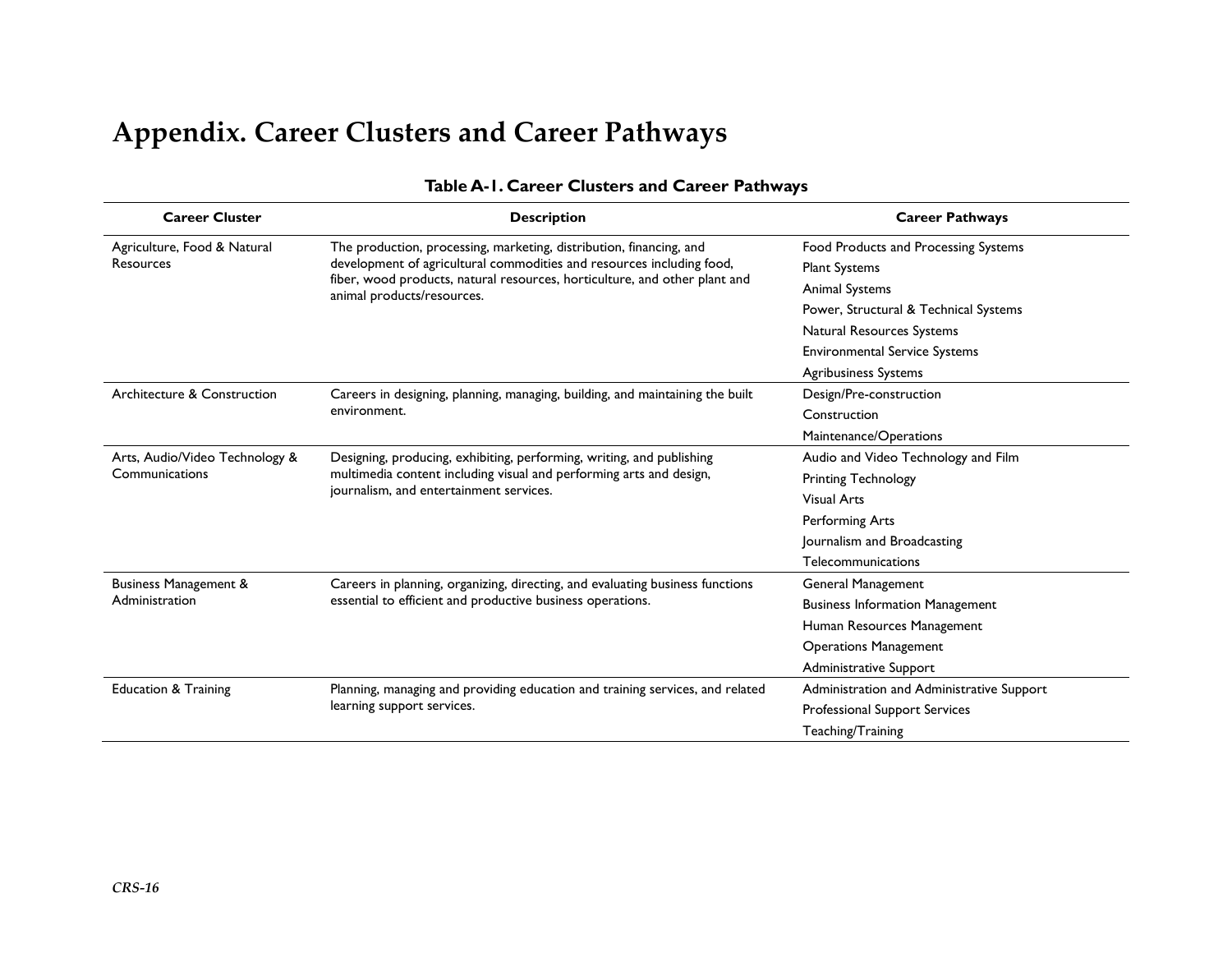| <b>Career Cluster</b>  | <b>Description</b>                                                                                                                                                                                                             | <b>Career Pathways</b>                 |
|------------------------|--------------------------------------------------------------------------------------------------------------------------------------------------------------------------------------------------------------------------------|----------------------------------------|
| Finance                | Planning, services for financial and investment planning, banking, insurance,                                                                                                                                                  | Securities & Investments               |
|                        | and business financial management.                                                                                                                                                                                             | <b>Business Finance</b>                |
|                        |                                                                                                                                                                                                                                | Accounting                             |
|                        |                                                                                                                                                                                                                                | Insurance                              |
|                        |                                                                                                                                                                                                                                | <b>Banking Services</b>                |
| Government & Public    | Planning and performing government functions at the local, state, and federal                                                                                                                                                  | Governance                             |
| Administration         | levels, including governance, national security, foreign service, planning,                                                                                                                                                    | <b>National Security</b>               |
|                        | revenue and taxation, and regulations.                                                                                                                                                                                         | Foreign Service                        |
|                        |                                                                                                                                                                                                                                | Planning                               |
|                        |                                                                                                                                                                                                                                | <b>Revenue and Taxation</b>            |
|                        |                                                                                                                                                                                                                                | Regulation                             |
|                        |                                                                                                                                                                                                                                | Public Management and Administration   |
| <b>Health Science</b>  | Planning, managing, and providing therapeutic services, diagnostic services,<br>health informatics, support services, and biotechnology research and<br>development.                                                           | Therapeutic Services                   |
|                        |                                                                                                                                                                                                                                | Diagnostic Services                    |
|                        |                                                                                                                                                                                                                                | <b>Health Informatics</b>              |
|                        |                                                                                                                                                                                                                                | <b>Support Services</b>                |
|                        |                                                                                                                                                                                                                                | Biotechnology Research and Development |
| Hospitality & Tourism  | Preparing individuals for employment in career pathways that relate to<br>families and human needs such as restaurant and food/beverage services,<br>lodging, travel and tourism, recreation, and amusement and attractions.   | Restaurants and Food/Beverage Services |
|                        |                                                                                                                                                                                                                                | Lodging                                |
|                        |                                                                                                                                                                                                                                | Travel & Tourism                       |
|                        |                                                                                                                                                                                                                                | Recreation, Amusements & Attractions   |
| <b>Human Services</b>  | Preparing individuals for employment in career pathways that relate to<br>families and human needs such as counseling and mental health services,<br>family and community services, personal care, and consumer services.      | Early Childhood Development & Services |
|                        |                                                                                                                                                                                                                                | Counseling & Mental Health Services    |
|                        |                                                                                                                                                                                                                                | Family & Community Services            |
|                        |                                                                                                                                                                                                                                | <b>Personal Care Services</b>          |
|                        |                                                                                                                                                                                                                                | <b>Consumer Services</b>               |
| Information Technology | Building linkages in IT occupations for entry level, technical, and professional<br>careers related to the design, development, support and management of<br>hardware, software, multimedia, and systems integration services. | Network Systems                        |
|                        |                                                                                                                                                                                                                                | Information Support and Services       |
|                        |                                                                                                                                                                                                                                | Web and Digital Communications         |
|                        |                                                                                                                                                                                                                                | Programming and Software Development   |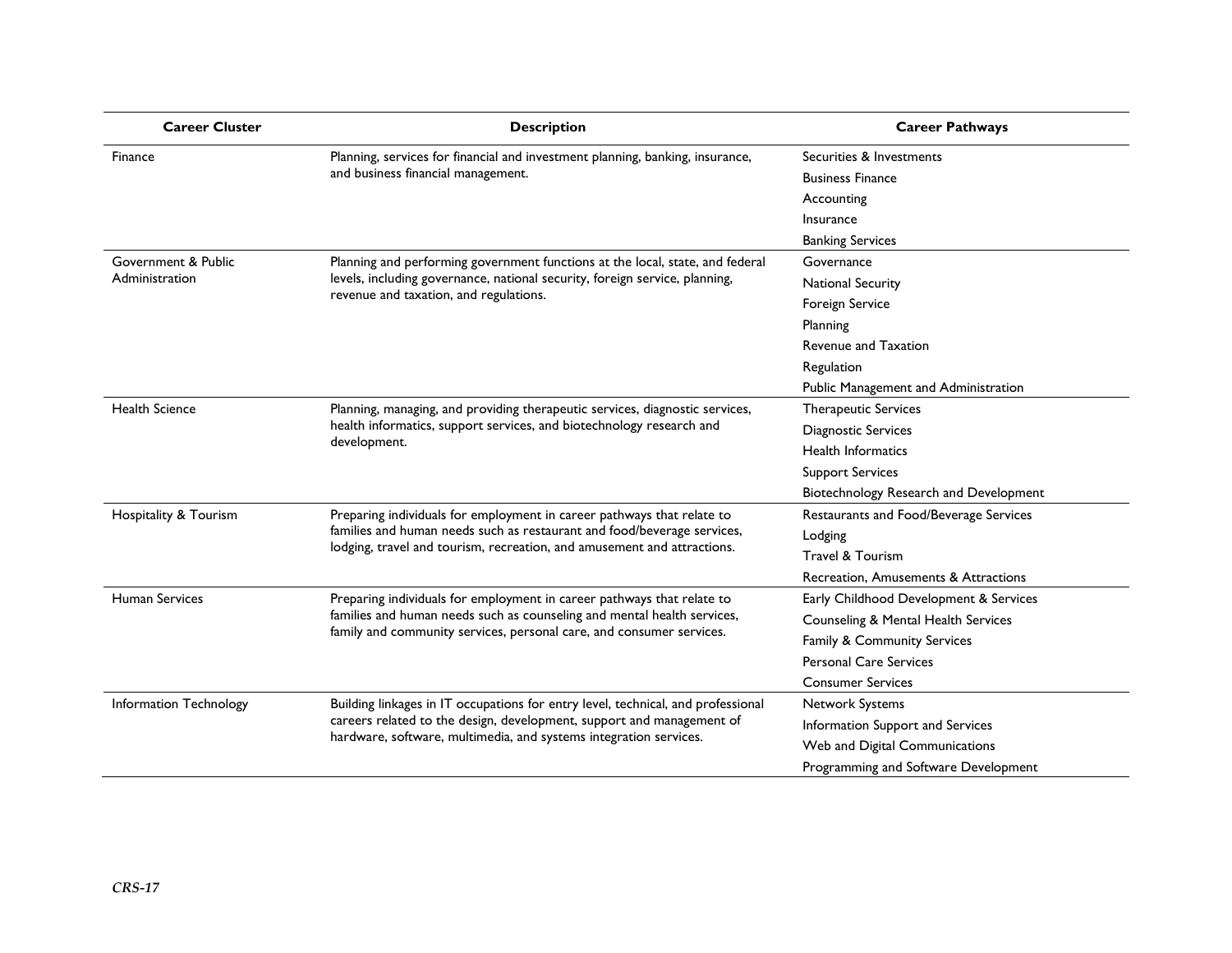| <b>Career Cluster</b>                                    | <b>Description</b>                                                                                                                                                                                                                          | <b>Career Pathways</b>                         |
|----------------------------------------------------------|---------------------------------------------------------------------------------------------------------------------------------------------------------------------------------------------------------------------------------------------|------------------------------------------------|
| Law, Public Safety, Corrections &<br>Security            | Planning, managing, and providing legal, public safety, protective services and<br>homeland security, including professional and technical support services.                                                                                | <b>Correction Services</b>                     |
|                                                          |                                                                                                                                                                                                                                             | <b>Emergency and Fire Management Services</b>  |
|                                                          |                                                                                                                                                                                                                                             | <b>Security &amp; Protective Services</b>      |
|                                                          |                                                                                                                                                                                                                                             | Law Enforcement Services                       |
|                                                          |                                                                                                                                                                                                                                             | Legal Services                                 |
| Manufacturing                                            | Planning, managing, and performing the processing of materials into                                                                                                                                                                         | Production                                     |
|                                                          | intermediate or final products and related professional and technical                                                                                                                                                                       | Manufacturing Production Process Development   |
|                                                          | support activities such as production planning and control, maintenance and<br>manufacturing/process engineering.                                                                                                                           | Maintenance, Installation & Repair             |
|                                                          |                                                                                                                                                                                                                                             | <b>Quality Assurance</b>                       |
|                                                          |                                                                                                                                                                                                                                             | Logistics & Inventory Control                  |
|                                                          |                                                                                                                                                                                                                                             | Health, Safety, and Environmental Assurance    |
| Marketing                                                | Planning, managing, and performing marketing activities to reach                                                                                                                                                                            | Marketing Management                           |
|                                                          | organizational objectives.                                                                                                                                                                                                                  | <b>Professional Sales</b>                      |
|                                                          |                                                                                                                                                                                                                                             | Merchandising                                  |
|                                                          |                                                                                                                                                                                                                                             | <b>Marketing Communications</b>                |
|                                                          |                                                                                                                                                                                                                                             | Marketing Research                             |
| Science, Technology, Engineering &<br><b>Mathematics</b> | Planning, managing, and providing scientific research and professional and<br>technical services (e.g., physical science, social science, engineering) including<br>laboratory and testing services, and research and development services. | <b>Engineering and Technology</b>              |
|                                                          |                                                                                                                                                                                                                                             | Science and Math                               |
| Transportation, Distribution &                           | Planning, management, and movement of people, materials, and goods by                                                                                                                                                                       | <b>Transportation Operations</b>               |
| Logistics                                                | road, pipeline, air, rail, and water and related professional and technical                                                                                                                                                                 | Logistics Planning and Management Services     |
|                                                          | support services such as transportation infrastructure planning and<br>management, logistics services, mobile equipment and facility maintenance.                                                                                           | Warehousing and Distribution Center Operations |
|                                                          |                                                                                                                                                                                                                                             | Facility and Mobile Equipment Maintenance      |
|                                                          |                                                                                                                                                                                                                                             | Transportation Systems/Infrastructure          |
|                                                          |                                                                                                                                                                                                                                             | Planning, Management, and Regulation           |
|                                                          |                                                                                                                                                                                                                                             | Health, Safety, and Environmental Management   |
|                                                          |                                                                                                                                                                                                                                             | Sales and Service                              |

**Source:** National Association of State Directors of Career Technical Education Consortium, Career Clusters & Pathways, downloaded from http://www.careertech.org/ career-clusters/clusters-occupations.html on February 15, 2012.